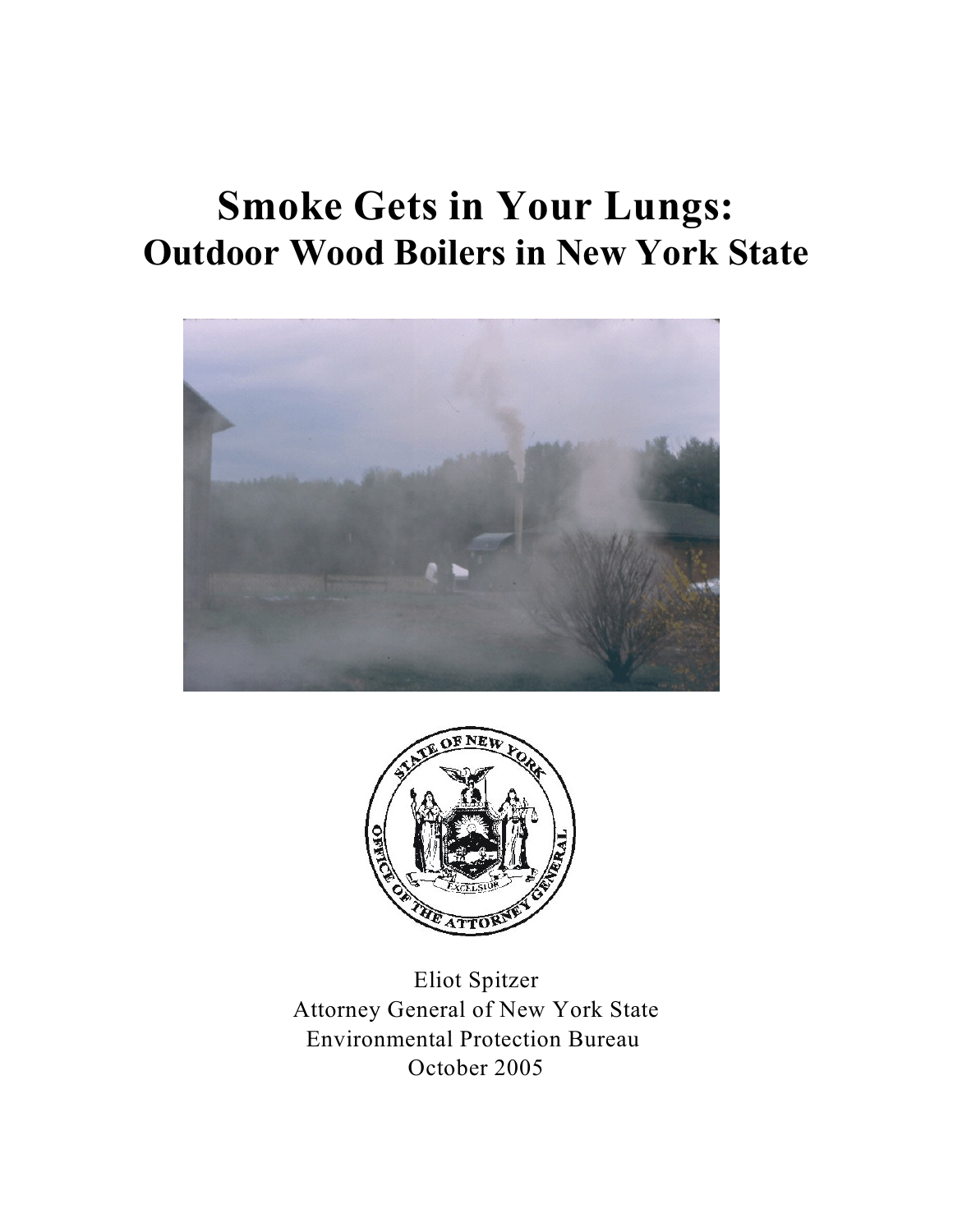# **Smoke Gets in Your Lungs**: **Outdoor Wood Boilers in New York State October 2005**

Report Prepared by:

Judith Schreiber, Ph.D. Chief Scientist

Robert Chinery, P.E. Environmental Scientist

Jared Snyder Assistant Attorney General

Eugene Kelly Assistant Attorney General

> Emily Valerio Science Policy Intern

> > Ernesto Acosta Science Intern

Office of the Attorney General Environmental Protection Bureau Peter Lehner, Chief The Capitol Albany, NY 12224 800-771-7755

www.oag.state.ny.us

Acknowledgments:

Special thanks to Peter Skinner, P.E., and Elizabeth Lenig for contributing to earlier drafts of this report, and to the various reviewers at the Albany Environmental Bureau for thoughtful comments and suggestions.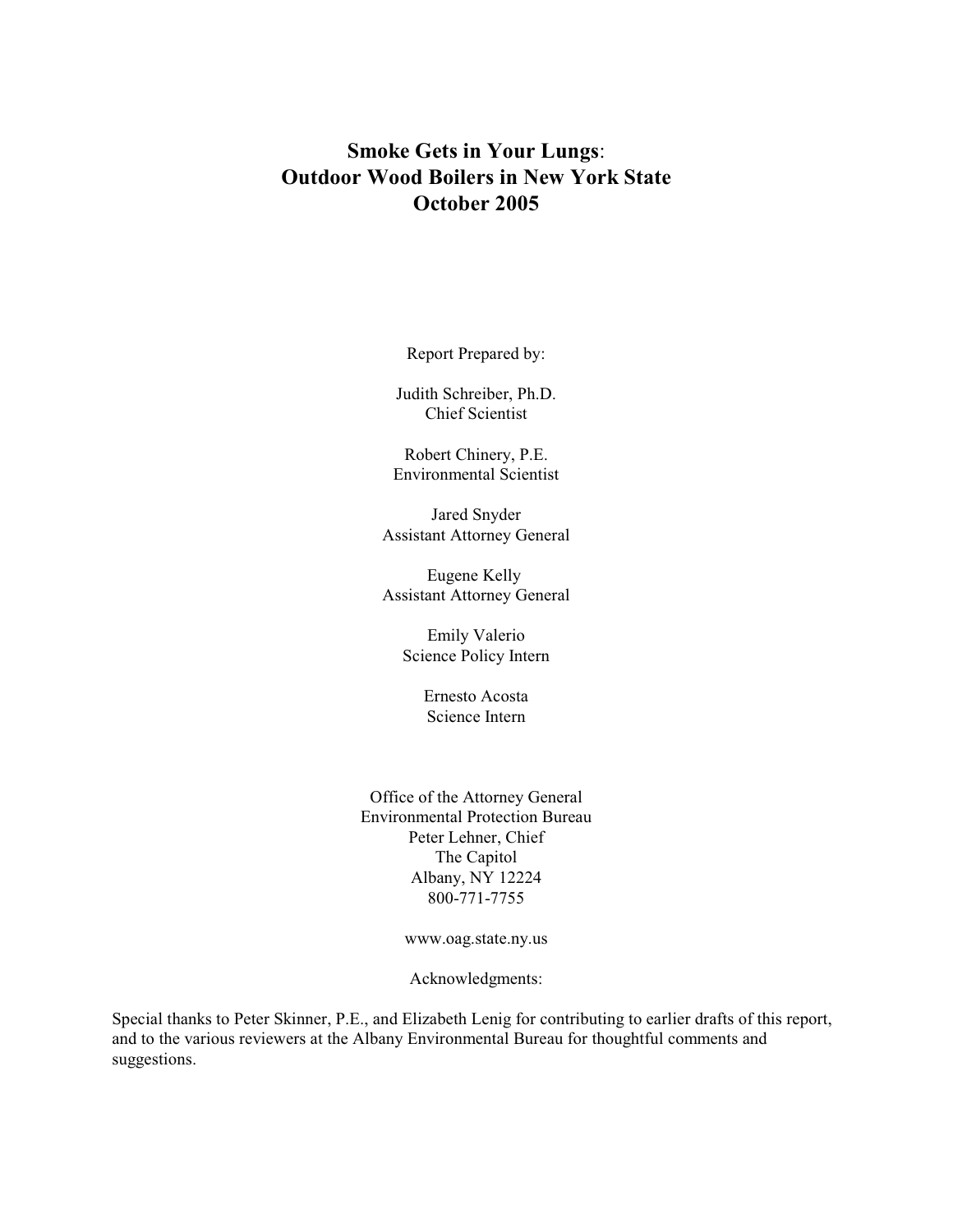# **CONTENTS**

|            | 22<br>D. Increase Consumer Awareness      |
|------------|-------------------------------------------|
| Appendix A | Emissions from Outdoor Wood Boilers<br>23 |
| Appendix B | 24                                        |
| Appendix C | 25                                        |
| Appendix D | 27                                        |
| Appendix E | 30                                        |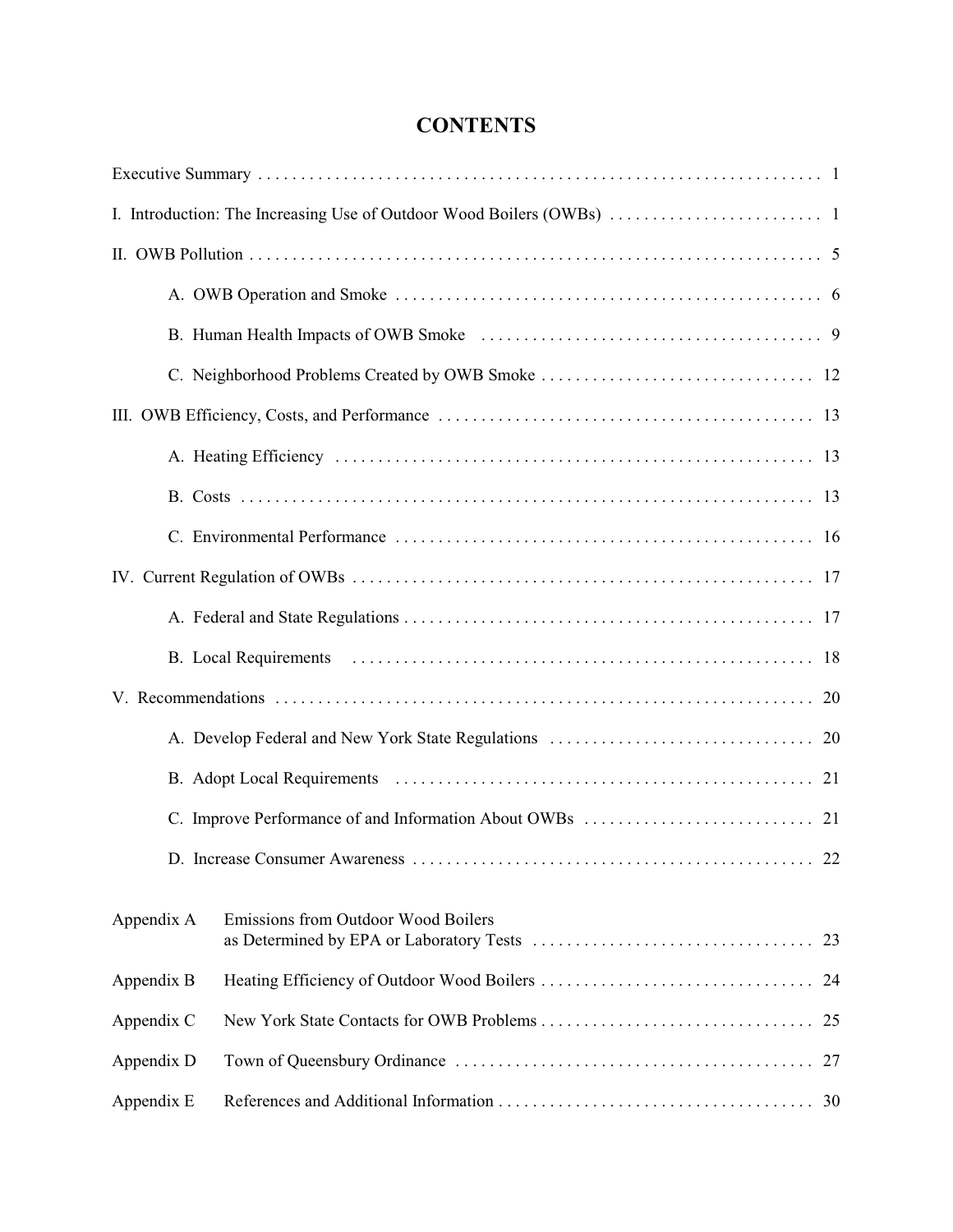# **TABLES AND FIGURES**

# **ACRONYMS USED IN THIS REPORT**

| <b>ASTM</b>  | <b>Association for Standards and Testing Materials</b>  |
|--------------|---------------------------------------------------------|
| <b>BTU</b>   | <b>British Thermal Unit</b>                             |
| CDDs         | Chlorinated dibenzo-p-dioxins                           |
| DEC          | New York State Department of Environmental Conservation |
| DOH          | New York State Department of Health                     |
| ECL          | <b>Environmental Conservation Law</b>                   |
| <b>EPA</b>   | United States Environmental Protection Agency           |
| <b>HPBA</b>  | Hearth, Patio, and Barbecue Association                 |
| <b>NYCRR</b> | New York Code of Rules and Regulations                  |
| <b>OAG</b>   | New York State Office of the Attorney General           |
| <b>OWB</b>   | Outdoor Wood Boiler                                     |
| PAH          | Polycyclic Aromatic Hydrocarbon                         |
| <b>PCBs</b>  | Polychlorinated biphenyls                               |
| PM           | Particulate Matter                                      |
|              |                                                         |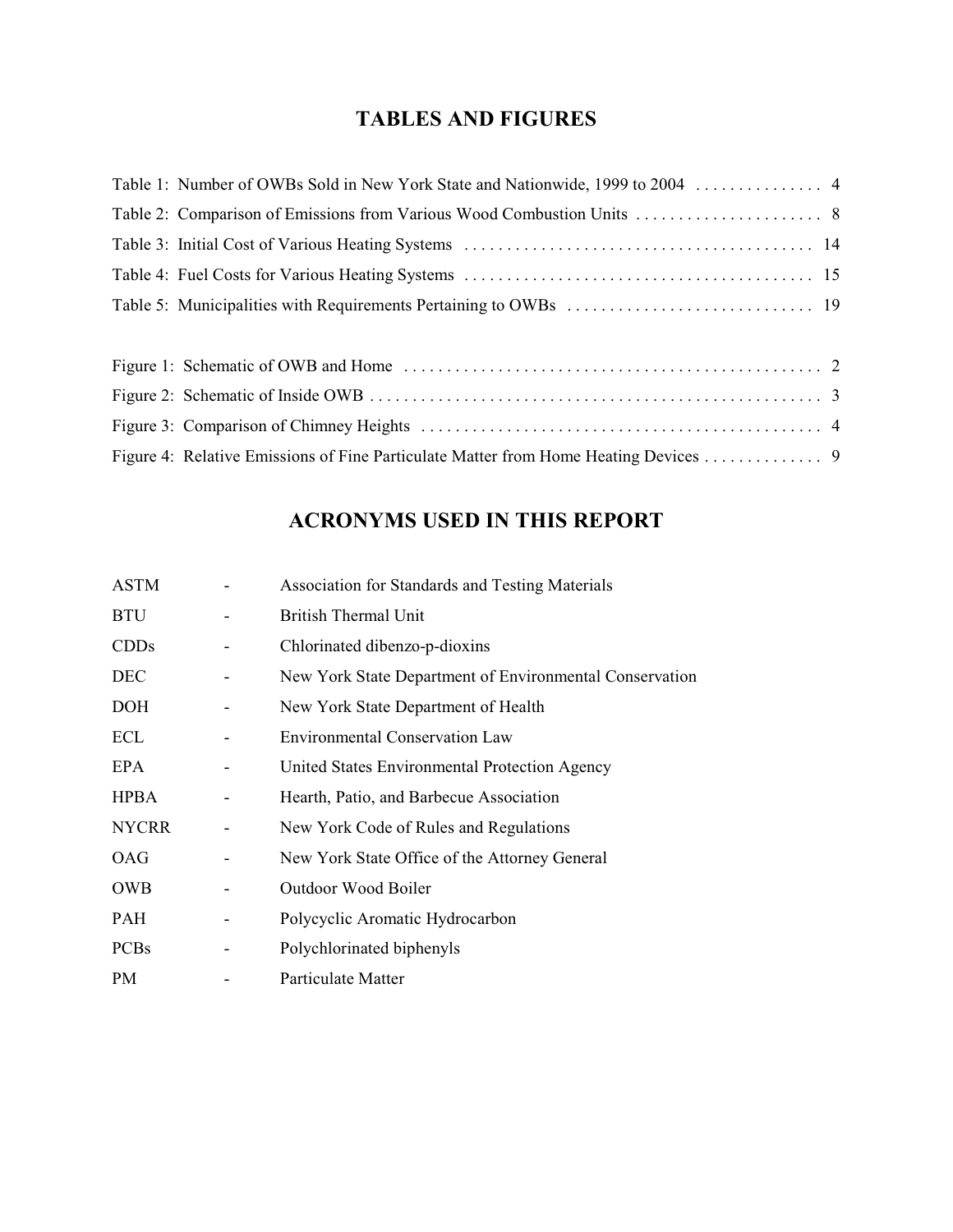#### **Executive Summary**

Homeowners, especially in rural communities, are increasingly turning to wood burning units installed outside the home, known as outdoor wood boilers (OWBs), to heat their homes. OWB sales have tripled in New York since 1999, with over 7,000 OWBs sold from 1999 to 2004.

The New York State Office of the Attorney General (OAG) Environmental Protection Bureau reviewed information on OWBs and analyzed the manufacture, distribution, testing, and sales of OWBs in New York State. We found that while OWBs are advertised as a clean and economical way to heat one's house and water, OWBs may be among the dirtiest and least economical modes of heating, especially when improperly used. Even when used properly, OWBs emit, on an average per hour basis, about four times as much fine particulate matter pollution as conventional wood stoves, about 12 times as much fine particle pollution as EPA-certified wood stoves, 1000 times more than oil furnaces, and 1800 times more than gas furnaces. Such emissions are significant because fine particulate matter pollution has both short-term and long-term health effects.

Currently, neither federal nor New York State regulations address the proper use of, or limit the pollution from, OWBs. Unlike indoor woodstoves and other heating devices, OWBs do not have to meet safety or performance standards. In the absence of such regulations, some local governments have imposed sensible limits on OWBs, which are described in this report.

We recommend that comprehensive testing protocols and emission limitations be enacted. We also suggest practical steps that owners and neighbors can take to mitigate environmental and health problems associated with OWBs.

## **I. Introduction: The Increasing Use of OWBs**

In the 1980s, as the cost of oil and natural gas rose and as Americans attempted to reduce their heating expenses, the prevalence of residential wood burning stoves and furnaces increased. As of 1998, nine percent of the homes in the United States used residential wood combustion units (including wood stoves, fireplaces, pellet stoves, masonry heaters and wood-fired furnaces) for at least a portion of their heating needs.<sup>1</sup> The United States Environmental Protection Agency (EPA) established emissions standards in 1988 for indoor residential wood stoves in an effort to decrease people's exposure to particulate matter, carbon monoxide, and other pollutants.<sup>2</sup> Consequently, all new residential wood stoves sold in the United States since 1992 require EPA certification and pollution controls.<sup>3</sup> OWBs, however, which were rare in 1988, are not covered by the EPA residential wood stove regulations.

<sup>&</sup>lt;sup>1</sup> Houck, J., et al., *Air Emissions from Residential Heating: The Wood Heating Option Put into Environmental Perspective,* Proceedings of a U.S. EPA and Air Waste Management Association Conference. Emission Inventory: Living in a Global Environment, V.1, pp. 373-384 (1998).

<sup>&</sup>lt;sup>2</sup> Standards of Performance for New Residential Wood Heaters, 40 CFR  $\S\S 60.530$ -60.539b.

A list of EPA approved wood stoves can be found on the EPA website, *available at* <sup>3</sup> [www.epa.gov/compliance/resources/publications/monitoring/programs/woodstoves/certifiedwood.pdf](http://www.epa.gov/compliance/resources/publications/monitoring/programs/woodstoves/certifiedwood.pdf) (last accessed May 31, 2005).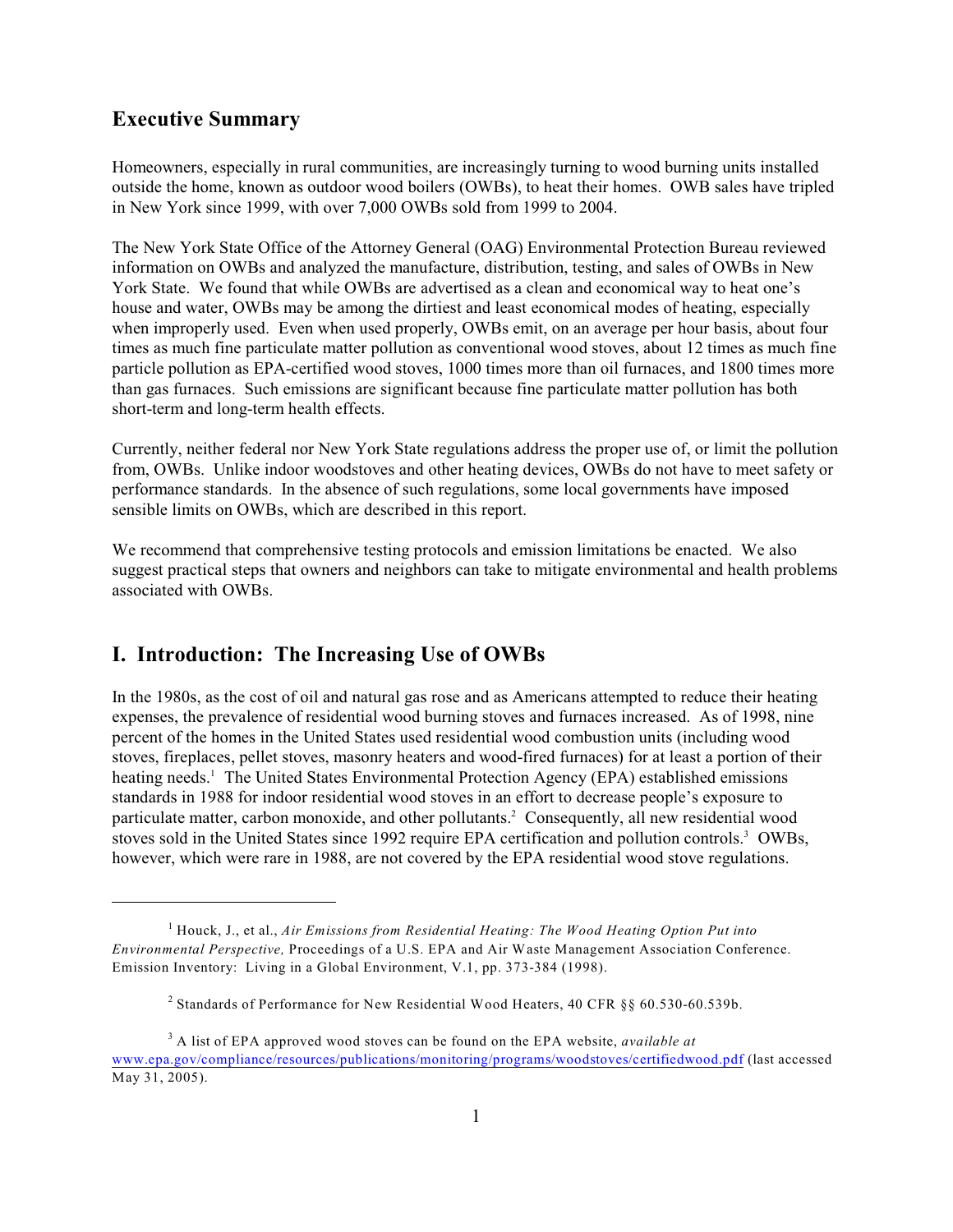An OWB is a freestanding combustion unit located outside the home or structure to be heated (see Figure 1) that consists of a firebox surrounded by a water reservoir (see Figure 2). While designs vary by manufacturer, a typical OWB resembles a small shed with a short chimney to release combustion gases and an oversized firebox, built to accommodate unsplit logs up to five feet in length. OWBs vary in size, but are typically three to five feet wide, six to nine feet deep, and six to ten feet tall, including the height of the chimney.





OWBs are designed to accommodate large wood loads which can burn for many hours without tending. Wood is placed in the firebox (combustion chamber) by the OWB operator and is ignited. The water in the reservoir surrounding the firebox is heated when hot combustion gases from the firebox pass, via pipes, through the reservoir to the exhaust stack (see Figure 2). The heated water is pumped through insulated underground pipes from the OWB to the home or building where it is circulated through the home's heating system. Wood in the firebox continues to burn until the temperature in the home reaches the desired level. A thermostat in the home controls the burn rate of the fuel by varying the amount of air that is supplied to the firebox for wood combustion. When the thermostat temperature is reached, the firebox is deprived of oxygen, leaving the wood smoldering, until more heat is needed.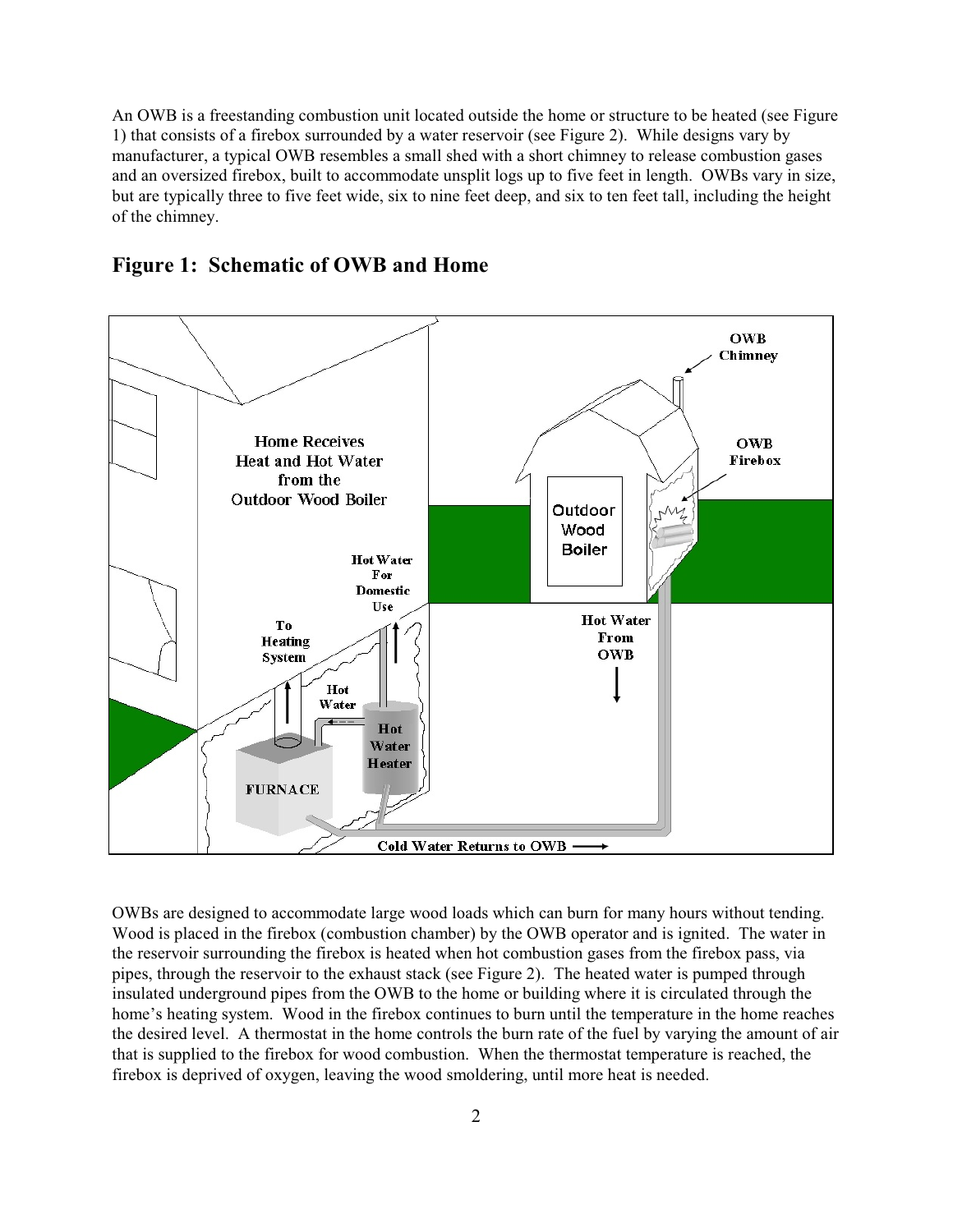**Figure 2: Schematic of Inside OWB** <sup>4</sup>



In contrast to indoor wood stoves, which feature chimneys located above the building's roof line, smoke is released from the OWB via a short chimney, typically at a height of approximately six to ten feet (see Figure 3). Chimney extensions are sometimes added to increase the height.

Adapted from Valenti, J. and Clayton, R., *Emissions from Outdoor Wood-Burning Residential Hot Water* <sup>4</sup> *Furnaces*, EPA-600/R-98-017 (February 1998).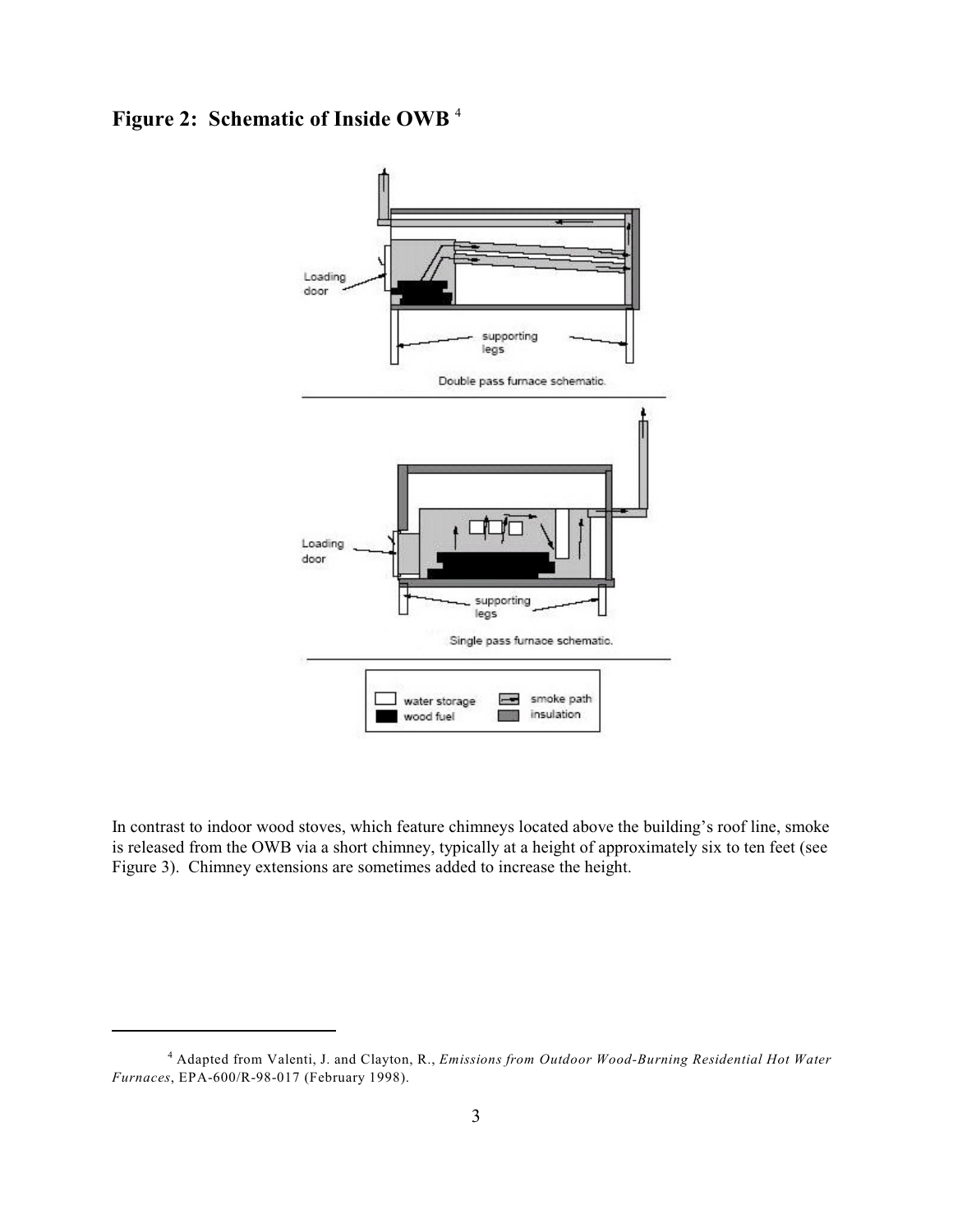**Figure 3: Comparison of Chimney Heights**



OWBs are increasingly becoming a primary method of heating homes in winter and providing hot water year-round. The number of OWBs sold annually in New York State has tripled from approximately 600 units in 1999 to 1,880 units in 2004. Sales across the United States have similarly increased, from about 4,800 in 1999 to over 15,000 in 2003. Based on partial data for 2004, it is estimated that 24,500 OWBs were sold across the U.S. in 2004. Since 1999, of the 77,500 units sold nationwide, nearly 7,500 OWBs have been sold in New York State (see Table 1).

**Table 1: Number of OWBs Sold in NYS and Nationwide, 1999 to 2004**

|                  | 1999 | <b>2000l</b> | 2001  | 2002  | 2003  | $2004*$ | <b>TOTAL</b> |
|------------------|------|--------------|-------|-------|-------|---------|--------------|
| <b>NY Statel</b> | 606  | 037          | 721   | 947   | 1272  | 1880    | 7463         |
| U.S.             | 4828 | 6865         | 15330 | 10552 | 15340 | 24560   | 77475        |

\*Estimated based on partial data for 2004 and assuming continued rate of growth

There are at least 23 manufacturers of OWBs that sell units in the United States (see Appendix E for names and contact information). Manufacturers typically sell OWBs to customers both directly and through more than 300 distributors and local dealers in New York State. One manufacturer accounts for approximately one-third of the United States sales since 1999.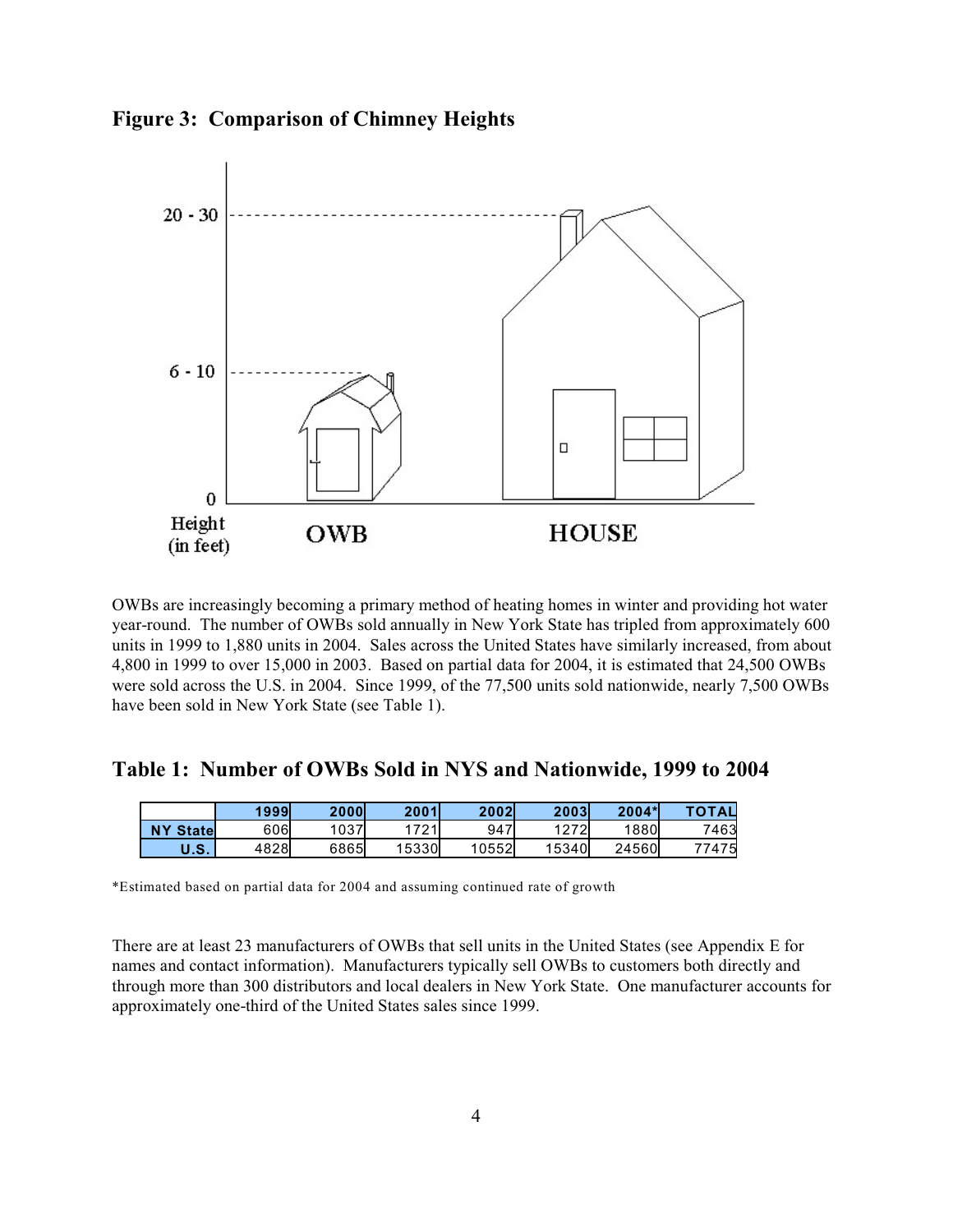## **II. OWB Pollution**

State health and environmental agencies have received a growing number of complaints from owners and neighbors that OWBs produce thick, acrid, foul smoke that permeates buildings and homes, causing not only a nuisance, but also environmental degradation and health problems. Even when operated using clean seasoned wood, OWBs can emit significant pollution because the basic design of the OWB causes fuel to burn incompletely, or smolder, resulting in thick smoke and high particulate emissions. The problem is aggravated when other materials, such as wet wood, processed wood, and garbage are burned. The short OWB chimney and reduced draft often fail to disperse the smoke, resulting in more concentrated pollution at lower heights reaching residents and neighbors. Exposure to this smoke, like other pollutants, can cause or contribute to short-term health harms such as eye, nose, throat, and lung irritation, coughing and shortness of breath, and may exacerbate asthma or trigger asthma attacks. Chronic exposure to smoke can cause long-term effects such as asthma, heart and lung disease, and cancer.

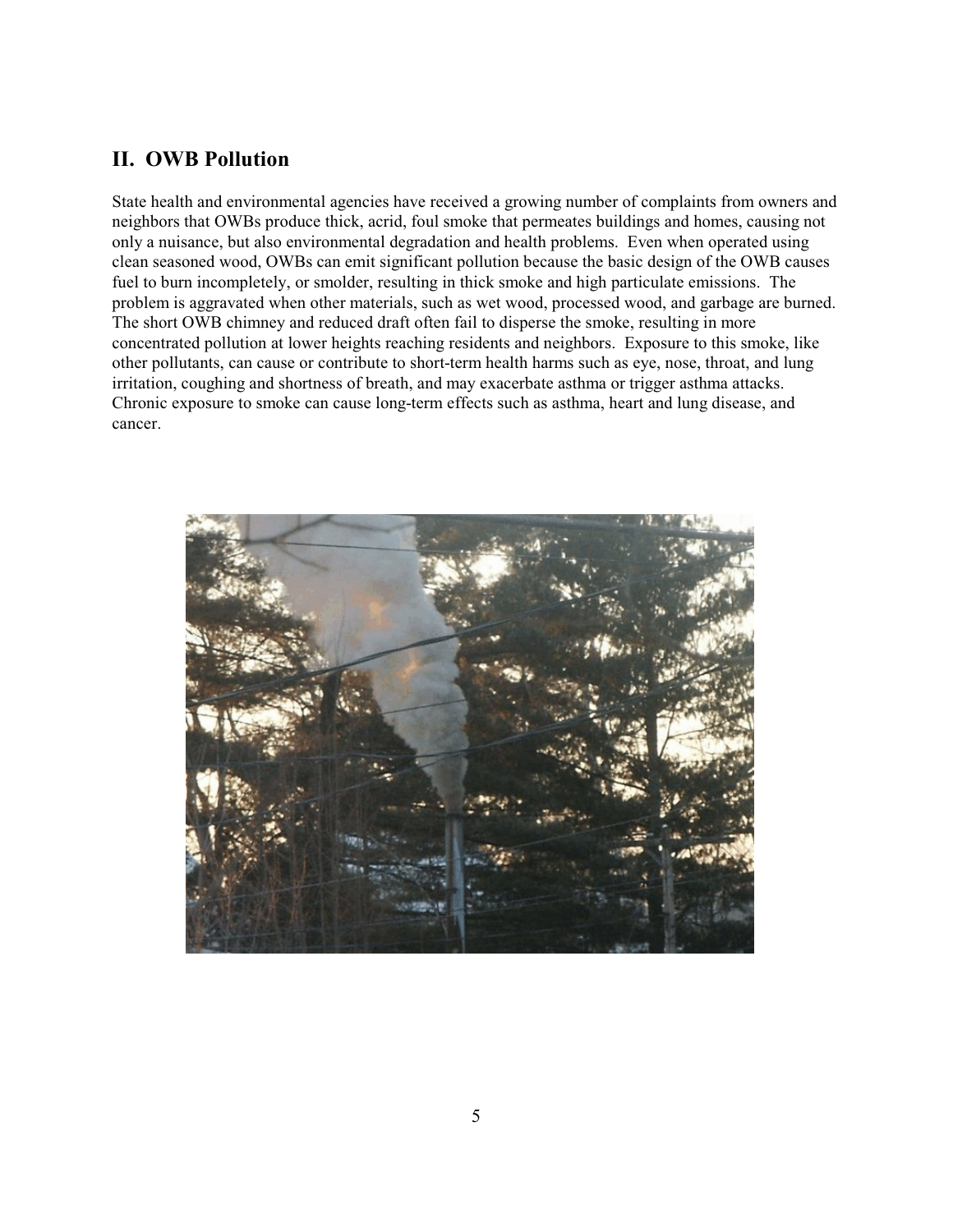#### **A. OWB Operation and Smoke**

Wood smoke is one of the primary contributors to certain types of air pollution in the United States,<sup>5</sup> especially in rural areas. Even though wood combustion accounts for only about nine percent of the nation's home heating needs, it accounts for an estimated forty-five percent of the total fine particulate matter directly released by all fuel combustion used for residential heating.<sup>6</sup>

To obtain the most efficient – and thus cleanest – burn from a wood combustion device, dry wood should be burned in a manner that allows airflow and oxygen to the greatest amount of surface area. OWBs create smoldering conditions which in turn produce excess smoke. An efficient fire should produce clear exhaust during warmer months, and white exhaust (steam) during colder months. An inefficient fire produces gray, black, or thick smoke and releases much more harmful particulate matter. Because OWBs are designed to respond to the thermostatic setting by smoldering when less heat is required, they produce heavy smoke emissions more often than most other wood combustion devices.

Smoke from OWBs becomes more problematic when the owner burns items other than dry seasoned wood. Burning wet, damp, or green wood reduces the efficiency and heat output of any wood combustion device and increases particulate emissions.<sup>7</sup> The energy that could be released in the form of heat is instead used to boil off the water content of the wood, which in freshly cut, green wood can be as much as fifty percent of the total weight. Thus, to generate the same amount of heat, more wood must be burned, increasing emissions of carbon dioxide – the most important pollutant responsible for global warming. In addition, when energy is expended to change water into steam, the temperature of the fire is decreased leading to incomplete combustion of the wood fuel. When that happens, increased amounts of unburned particulates will be emitted with the steam and combustion gases. $\delta$  Finally, all wood combustion, but particularly incomplete combustion such as in OWBs, produces a variety of toxic

<sup>6</sup> EPA, *National Air Quality and Emissions Trends Report, 2003 Special Studies Edition, Office of Air* Quality Planning and Standards, EPA 454/R-03-005 (September 2003); Houck, J., et al., *Air Emissions from Residential Heating: The Wood Heating Option Put into Environmental Perspective,* Proceedings of the U.S. EPA and Air Waste Management Association Conference. Emissions Inventory: Living in a Global Environment, V.1, pp. 373-384 (1998). While wood accounts for nine percent of residential heating, fossil fuels – most burned in a home furnace but some burned in a power plant to produce electricity – are used for most US residential heating. Electricity-generating power plants emit the majority of their pollution as gases that are, in part, converted in the atmosphere to fine particles so that their overall contribution to fine particulate pollution in the ambient air is greater than that of wood combustion.

 EPA, *Reducing Air Toxics in Your Community*, EPA-453/F-03-001 (October 2004); American Lung <sup>7</sup> Association, *Woodburning* (April 2000).

 $8$  Burning wet wood will result in creosote build-up inside the firebox and chimney. Creosote is a flammable sticky tar-like substance that is often responsible for chimney fires if it is allowed to accumulate from an initial gray powdery dusting into a thick crystalized build-up. Cleaning the firebox and chimney regularly will increase air flow in the wood heater, thereby reducing the rate of creosote build-up.

Fisher, L., et al., *Long-Term Performance of EPA-Certified Phase 2 Woodstoves, Klamath Falls and* <sup>5</sup> *Portland, Oregon: 1998/1999,* EPA/600/SR-00/100 (2000); McDonald, J., et al., *Fine Particle and Gaseous Emission Rates from Residential Wood Combustion,* Environmental Science and Technology 34(11): 2080- 2091(2000).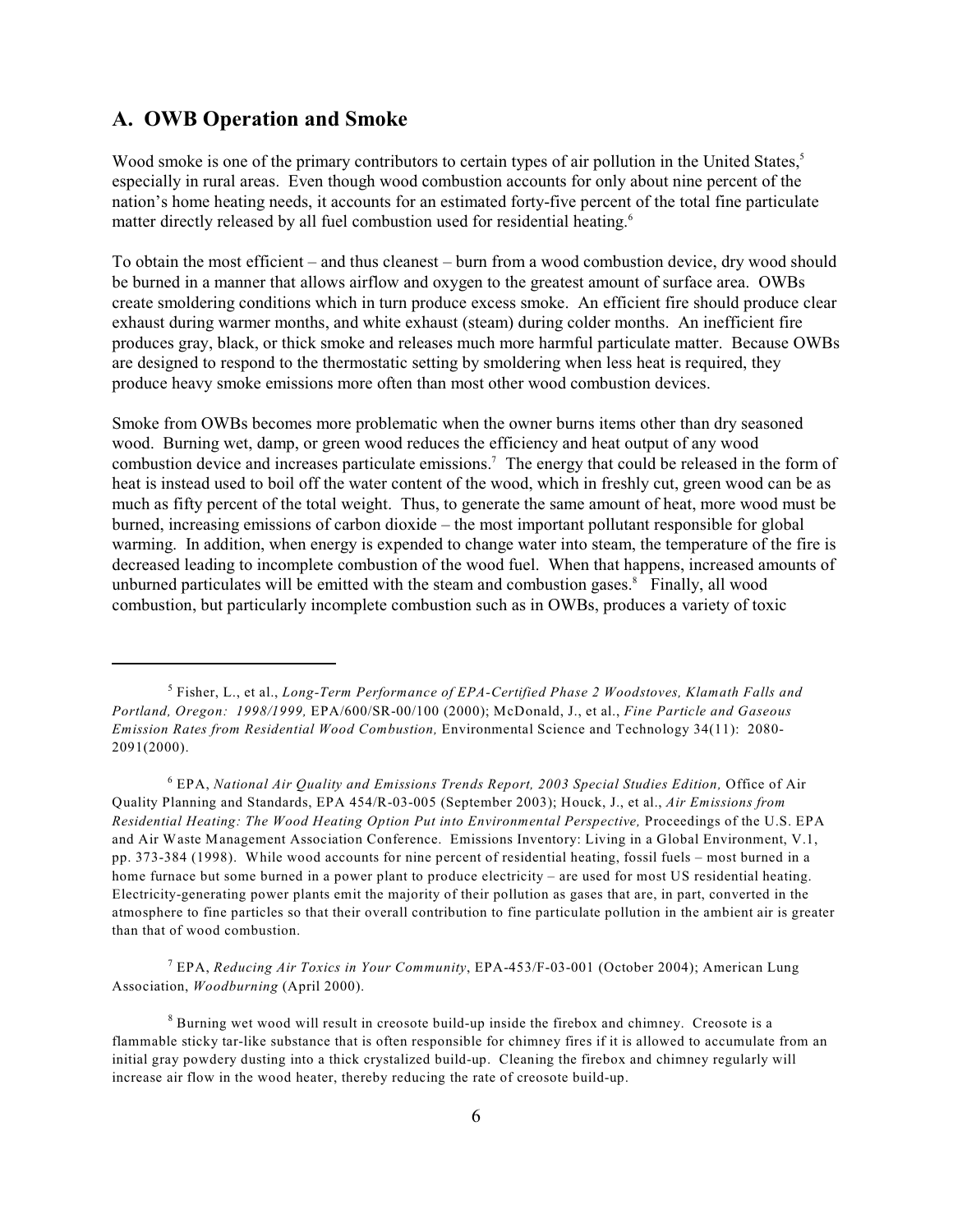emissions including carbon monoxide, formaldehyde, benzene, naphthalene, and polycyclic aromatic hydrocarbons.<sup>9</sup>

When construction materials, packaging crates, and home garbage (which often includes plastics, rubber, batteries, electronics, and other materials unsuited for disposal by backyard combustion) are burned, the emission of harmful pollutants increases.<sup>10</sup> While emissions from OWBs that burn household items have not been studied, studies of backyard burning of garbage have found that emissions include, but are not limited to, carbon monoxide, hydrogen chloride, hydrogen cyanide, benzene, styrene, formaldehyde, arsenic, lead, chromium, benzopyrene, dioxins, furans, and PCBs. According to a study conducted by EPA, the New York State Department of Health (DOH), and the New York State Department of Environmental Conservation (DEC), burning approximately ten pounds of household trash in a burn barrel releases as much air pollution as a modern, well-controlled municipal waste incinerator burning 400,000 pounds of trash. $11$ 

Although OWBs have not been subjected to extensive testing, limited testing (shown in Table 2 and Appendix A) has indicated that emissions of fine particulate matter (defined as particulates smaller than 2.5 millionths of a meter in diameter, and referred to as PM 2.5) from burning wood in OWBs are about four to 12 times higher than the emissions from indoor woodstoves.<sup>12</sup> Conventional wood stoves manufactured prior to 1992, which were not airtight and had no pollution controls, generated an average of 18.5 grams PM 2.5 per hour, whereas the newer EPA-certified wood stoves averaged about six grams per hour.<sup>13</sup> In similar tests, OWB emissions ranged from 18 to 147 grams PM 2.5 per hour and averaged

<sup>11</sup> Lemieux, P., *Project Summary. Evaluation of Emissions from the Open Burning of Household Waste in Barrels (with Errata),* EPA/600/SR-97/134 (October 2003).

 $12$  Particulate pollution is typcially measured using EPA Test Method 5 which collects PM as small as 0.3 microns. An additional test can then be used to distinguish between particles larger or smaller than 2.5 microns. Studies have shown that nearly all of the PM emitted in woodsmoke is PM2.5 or smaller. Houck, J., and Tiegs, P., Residential Wood Combustion – PM2.5 Emissions, WESTAR PM2.5 Workshop, Reno, Nevada (July 1998) (93% of the particulate emissions from wood combustion is PM2.5). In its assessment, The Mid-Atlantic Regional Air Management Association assumes that 100 percent of PM emissions from wood combustion is PM2.5 or smaller. See *Technical Memorandum No. 6: MANE-VU Residential Wood Combustion Emission Inventory*, Mid-Atlantic Regional Air Management Association (April 30, 2004).

 Valenti, J. and Clayton, R., *Emissions from Outdoor Wood-Burning Residential Hot Water Furnaces* <sup>13</sup> EPA-600/R-98-017 (February 1998). EPA has established emission limits on indoor wood stoves, distinguishing between those with catalysts (through which the smoke passes, causing additional combustion) and those without catalysts. The EPA limits are 4.1 and 7.5 grams PM 2.5 per hour respectively. As can be seen in Table 2, however, testing indicates that many catalytic stoves are not, in fact, meeting the legal limit.

Larson, R. and Koenig, J., *Summary of the Emissions Characterization and Noncancer Respiratory* <sup>9</sup> *Effects of Wood Smoke,* EPA-453/R-93-036 (1993); Washington State Department of Ecology, *Health Effects of Wood Smoke* (March 1997).

 $10$  Not surprisingly, for this reason the Hearth, Patio, and Barbecue Association advises homeowners to never use the following: trash, plastics, gasoline, rubber, naptha, household garbage, material treated with petroleum products (particle-board, railroad ties, pressure treated wood), leaves, paper products, and cardboard. Hearth, Patio, and Barbecue Association, *Smoke Troubleshooting Checklist for Outdoor Furnaces,* (April 2004), *available at*  [www.hpba.org/govrelations/troubleshootingGuidlines.pdf](http://www.hpba.org/govrelations/troubleshootingGuidlines.pdf) (last accessed May 31, 2005).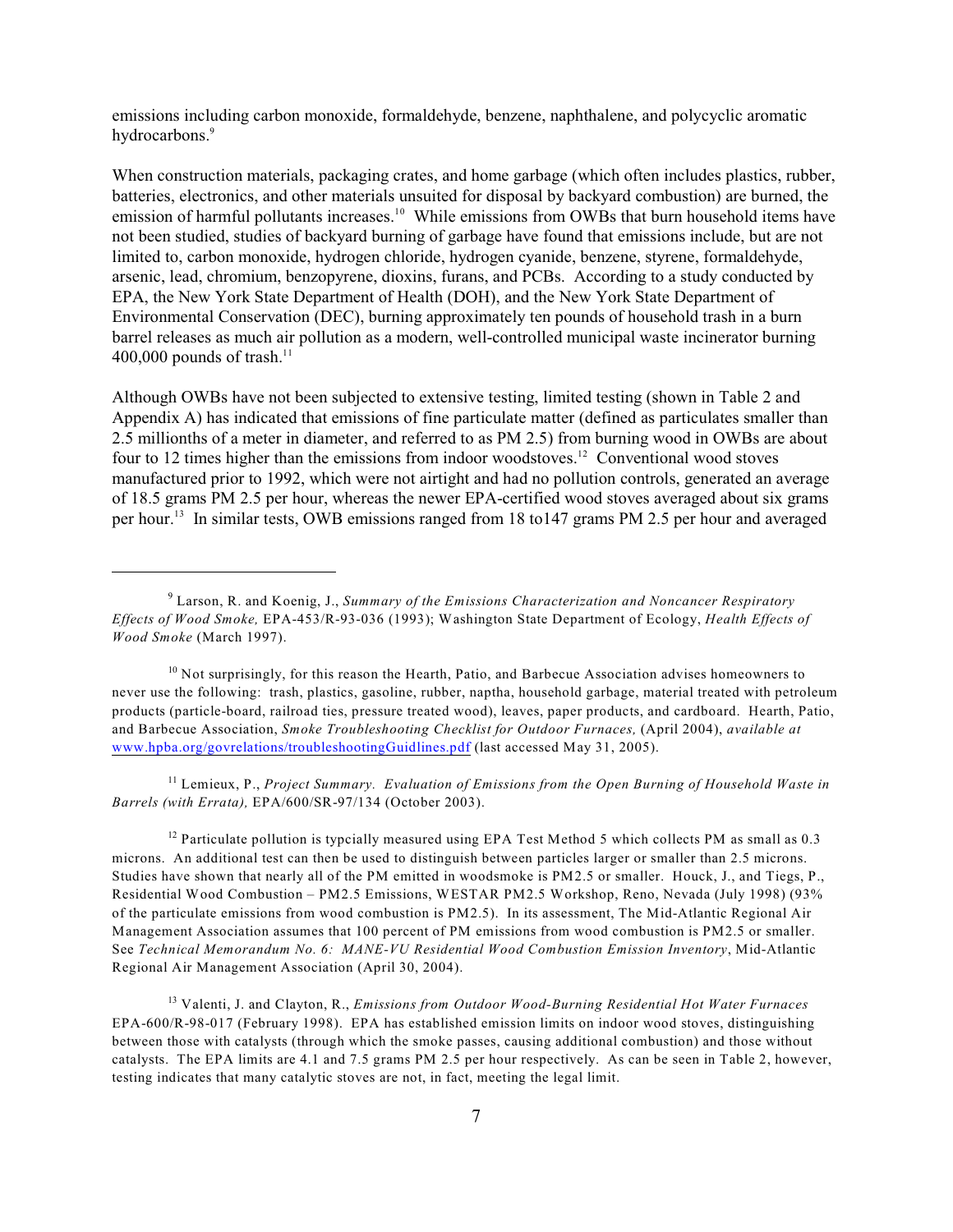about 72 grams per hour.<sup>14</sup> In comparison to other emission sources, one OWB produces approximately as much PM 2.5 per hour as two heavy duty diesel trucks, 45 passenger cars, 1000 oil furnaces, or 1800 gas furnaces.<sup>15</sup> A comparison of PM 2.5 emissions from various home heating devices is shown in Figure 4.(Coal, while used extensively for electricity production, is not used extensively in New York for home heating.)

|  |  |  | Table 2: Comparison of Emissions from Various Wood Combustion Units |  |  |  |
|--|--|--|---------------------------------------------------------------------|--|--|--|
|--|--|--|---------------------------------------------------------------------|--|--|--|

| <b>Type of</b><br><b>Wood Combustion Unit</b>                 | Particulate Matter,<br>Average<br>(grams per hour)                                              | <b>Polycyclic Aromatic</b><br>Hydrocarbons,<br>Average<br>(grams per hour) |
|---------------------------------------------------------------|-------------------------------------------------------------------------------------------------|----------------------------------------------------------------------------|
| <b>OWB</b>                                                    | $71.6$ ii                                                                                       | $0.96$ ii                                                                  |
| Conventional (non-EPA<br>Certified) Wood Stove i              | $18.5$ iii                                                                                      | $0.36$ iv                                                                  |
| <b>EPA Certified Catalytic</b><br>Wood Stove                  | $6.2$ iii                                                                                       | $0.15$ iv                                                                  |
| <b>EPA Certified Non-Catalytic</b><br>Wood Stove <sup>i</sup> | $6.0$ iii                                                                                       | $0.14$ iv                                                                  |
| EPA Phase-II Certified<br>Woodstove <sup>v</sup>              | 4.1: EPA limit for<br>catalytic woodstoves<br>7.5: EPA limit for<br>non-catalytic<br>woodstoves | Not Available                                                              |

 $A$ ssumes 1.0 kg/hr burn rate.

<sup>ii</sup> Appendix A.

 $\frac{1}{2}$  Houck, J. and Tiegs, P., *Residential Wood Combustion Technology Review*, *Volume 1. Technical Report*, EPA-600/R-98-174a. (1998).

<sup>iv</sup> Fisher, L., et al., *Long-Term Performance of EPA-Certified Phase 2 Woodstoves, Klamath Falls and Portland Oregon: 1998/1999.* EPA-600/SR-00-100 (2000).

 $\rm v$  Subpart AAA-Standards of Performance for New Residential Wood Heaters, 40 CFR §§ 60.530-60.539b.

<sup>14</sup> These tests were conducted either by EPA or laboratories on behalf of manufacturers. See Appendix A.

 $<sup>15</sup>$  OWB, conventional wood stove, and EPA certified wood stove emission rates from Table 2; emission</sup> rates of 0.07 g/hr and 0.04 g/hr from *EPA Emission Factors AP-42*, Fifth Edition, Volume I, *available at*  [www.epa.gov/ttn/chief/ap42/ch01/index.html](http://www.epa.gov/ttn/chief/ap42/ch01/index.html) (last accessed May 31, 2005); EPA, *Emission Standards Reference Guide of Heavy-Duty and Nonroad Engines,* EPA 420-F-97-014 (September, 1997);

EPA, *Federal Certification Exhaust Emission Standards for Light-duty Vehicles (Passenger Cars) and Light-duty Trucks: Federal Test Procedure (FTP), Cold CO, and Highway and Idle Tests,* EPA 420-B-00-001 (February, 2000).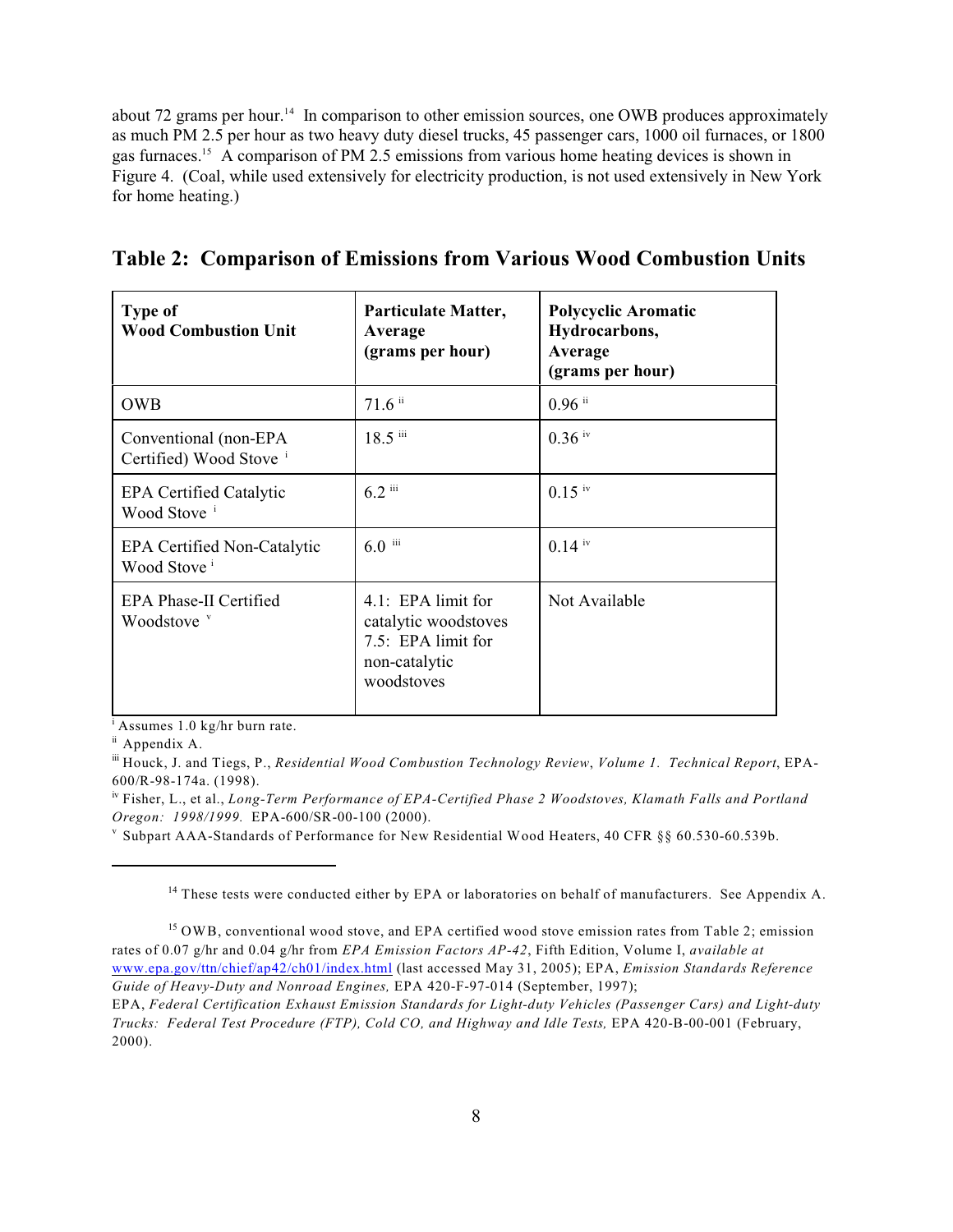# **Figure 4: Relative Emissions of Fine Particulate Matter From Home Heating Devices**



#### **B. Human Health Impacts of OWB Smoke**

Exposure to various components of wood smoke and the contaminants found in wood smoke has been associated with adverse human health impacts, as discussed below. The likelihood of health effects depends on many factors, such as the amount of smoke to which one is exposed, the frequency and duration of exposure, and the sensitivity of the individual exposed.

#### **Fine Particulate Matter (PM 2.5)**

Exposure to PM 2.5 can cause short-term health effects such as eye, nose, throat, and lung irritation, coughing, sneezing, runny nose, and shortness of breath and can also affect lung function and worsen medical conditions such as asthma and heart disease. While the upper respiratory system will filter out particles larger than ten millionths of a meter (or microns), PM 2.5 can bypass the body's natural filtering mechanisms to lodge deep in the lungs.<sup>16</sup> Scientific studies have linked increases in daily PM 2.5 exposure with increased respiratory and cardiovascular hospital admissions, emergency department visits and deaths. Recent studies suggest that long-term exposure to PM 2.5 may be associated with increased rates of bronchitis and reduced lung function, and increased cancer risk. People with breathing problems (such as asthma, bronchitis, emphysema, or pneumonia) and/or heart problems, and certain members of

EPA, *EPA Announces Final Designations for First Fine Particulate Standard, Press Release* (Dec. 17, <sup>16</sup> 2004), *available at* [www.epa.gov/pmdesignations](http://www.epa.gov/pmdesignations) (last accessed May 31, 2005).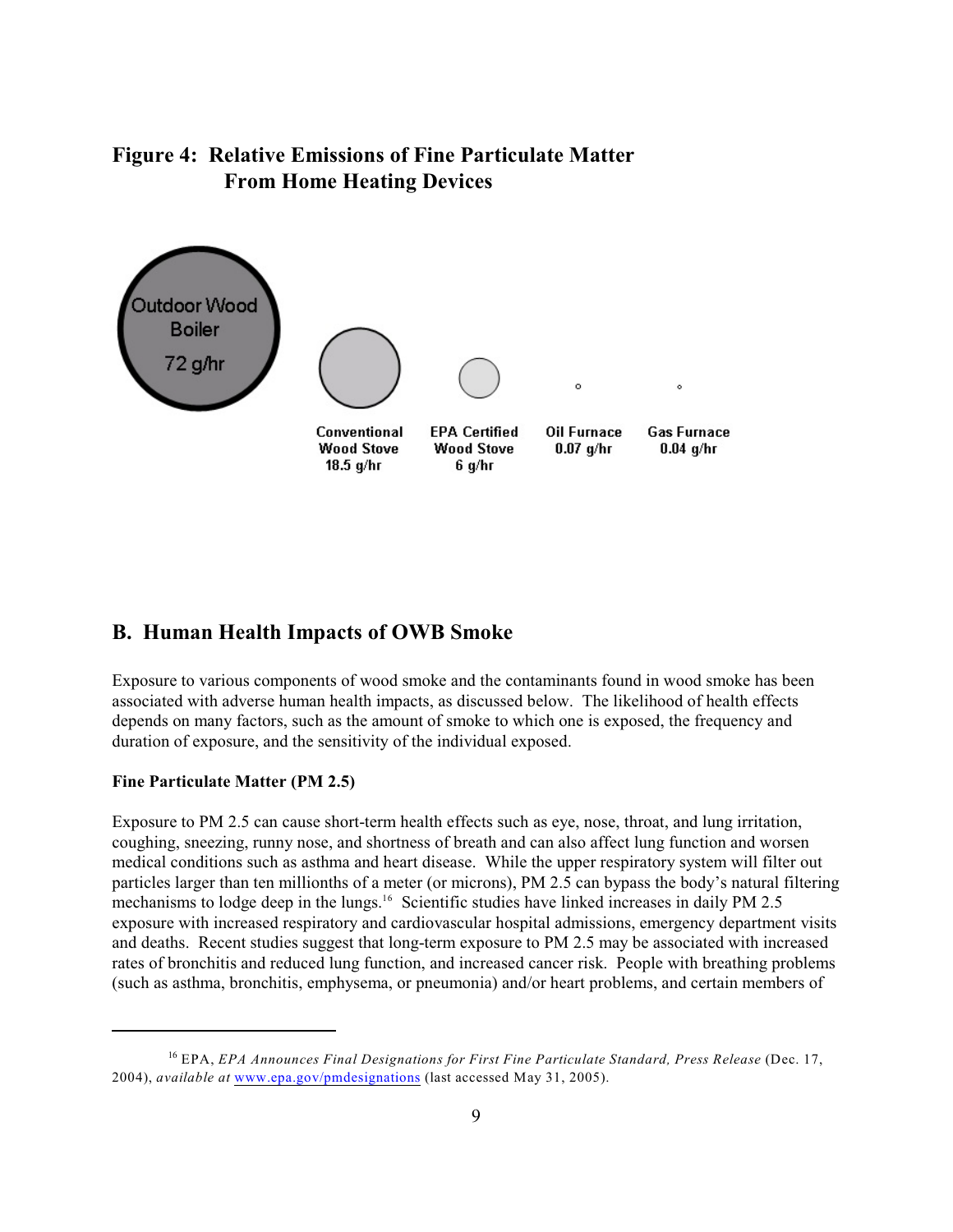the general population (such as children and the elderly) may be particularly sensitive to PM 2.5.<sup>17</sup> More than 60,000 deaths each year in the United States can be attributed to exposure to air polluted with PM  $2.5.^{18}$ 

Respiratory and cardiovascular diseases have been associated directly with wood smoke emissions.<sup>19</sup> For example, a Seattle area study noted increases in asthma and other respiratory disease and declines in lung function among children exposed to wood smoke.<sup>20</sup> Long term exposure to wood smoke, like other emissions containing PM 2.5, can lead to chronic bronchitis, obstructive lung disease, and an increased risk of cancer. 21

#### **Polycyclic Aromatic Hydrocarbons (PAHs)**

PAHs are a group of chemicals that are formed during the incomplete combustion of coal, oil, gas, wood, garbage, and other organic substances such as tobacco. PAHs generally occur as complex mixtures often containing hundreds of different PAHs. Tests on mice show that exposure to PAHs during pregnancy results in higher rates of birth defects, lower birth weights, and difficulty reproducing. Animal studies have also shown that both short-term and long-term exposure to PAHs can inhibit the body's ability to fight disease. Some PAHs have been categorized as probable human carcinogens (cancer causing chemicals) by the U.S. Department of Health and Human Services, and by the International Agency for Research on Cancer.<sup>22</sup>

<sup>18</sup> Washington State Department of Ecology, Air Quality Program, *Health Effects of Wood Smoke* (March 1997, updated August 2004).

<sup>19</sup> Zelikoff, J., et al., *The Toxicology of Inhaled Woodsmoke*, J. Toxicology and Environmental Health, Part B, 5: 269-282 (2002).

<sup>20</sup> Koenig, J., et al., *Pulmonary Function Changes in Children Associated with Fine Particulate Air Pollution,* Environmental Research 63(1): 26-38 (1993); Larson, R. and Koenig, J., *Wood Smoke: Emissions and Noncancer Respiratory Effects.* Annu. Rev. Public Health 15: 133-56 (1994).

 American Lung Association, *Wood Smoke Affects Your Health* (1990); Ammann, H., *Summary Overview* <sup>21</sup> *of Health Effects Associated with Residential Wood Combustion: Health Effects Issue Assessment*, Internal Report, EPA, Research Triangle Park, NC (1986); Larson, T., et al., *Urban Air Toxics Mitigation Study: Phase I*, University of Washington report submitted to the Puget Sound Air Pollution Control Authority (1988); Morris, K., et al., *Wood Burning Stoves and Lower Respiratory Tract Infections in American Indian Children,* American Journal of Diseases of Children 144: 105-108 (1990); Stevens, R., et al., *Sources of Mutagenic Activity in Urban Fine Particles,* Toxicol. Industrial Health 6: 81-94 (1990).

<sup>22</sup> Agency for Toxic Substances and Disease Registry, *Toxicological Profile for Polycyclic Aromatic Hydrocarbons* (August 1995).

<sup>&</sup>lt;sup>17</sup> New York State Department of Health Fact Sheet, *Fine Particles (PM 2.5) Questions and Answers* (Feb 2003, revised July 2004)*, available at* [www.health.state.ny.us/nysdoh/indoor/pmq\\_a.htm](Http://www.health.state.ny.us/nysdoh/indoor/pmq_a.htm) (last accessed May 31, 2005).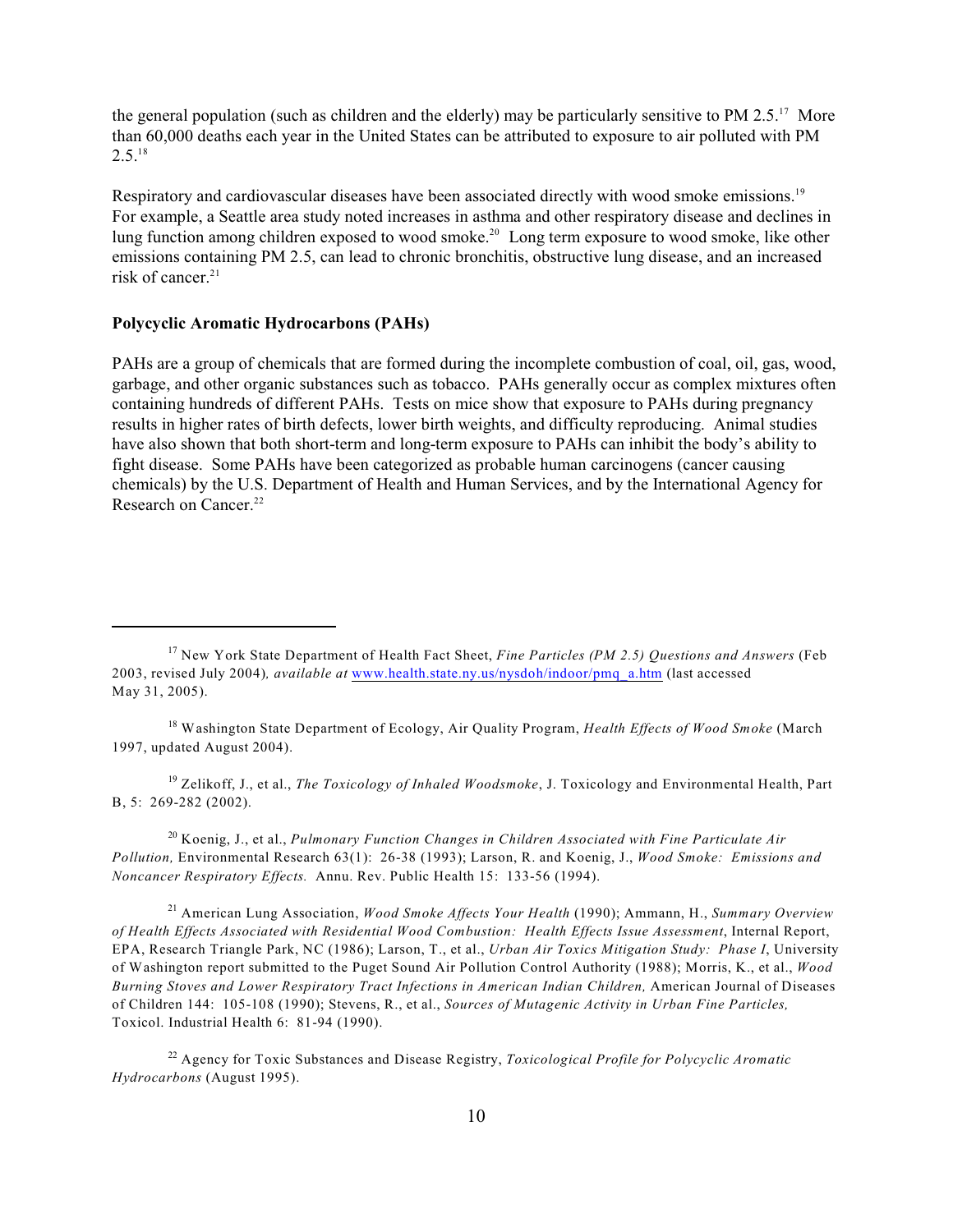#### **Carbon Monoxide**

At low concentrations, carbon monoxide can cause fatigue in healthy people and chest pain in people with heart disease. At higher concentrations, it can cause impaired vision and coordination, headaches, angina, dizziness, confusion, and nausea. Exposure can cause flu-like symptoms that stop after exposure ends. It can also be fatal at very high concentrations, due to the formation of carboxyhemoglobin in the blood, which inhibits oxygen uptake. $23$ 

#### **Benzene**

Exposure to benzene can cause both short and long term health effects. At high concentrations, exposure to benzene can cause drowsiness, dizziness, rapid heart rate, headaches and tremors. Long term exposure to lower levels are associated with adverse effects in the blood and bone marrow (leukemia), the immune system, the reproductive system, and increased cancer risk.<sup>24</sup>

#### **Chlorinated Dioxins**

Chlorinated dibenzo-p-dioxins (CDDs) are a family of 75 different compounds with varying harmful effects. CDDs are released to the environment during combustion of fossil fuels (coal, oil, natural gas) and wood, and during incineration processes. Burning materials that may contain chlorine, such as plastics, wood treated with pentachlorophenol, pesticides, polychlorinated biphenyls (PCBs), and even bleached paper can produce CDDs. Exposure to CDDs generally occurs through breathing contaminated air, or through skin contact with materials containing CDDs. Effects of exposure depend on the amount, but can range from skin disease, changes in blood, urine, and liver chemistry, as well as potential reproductive or developmental effects. Certain CDDs have been determined to be likely carcinogens.<sup>25</sup>

#### **Other Chemicals**

Wood smoke contains inorganic and organic irritants such as formaldehyde and other aldehydes, nitrogen oxides and sulfur oxides. Inhalation of wood smoke containing irritants can lead to inflammation and swelling of the lung tissue and can contribute to respiratory distress. Irritants can interfere with the normal flow of mucus that removes particles from the respiratory tract, thereby increasing the amounts of particulate matter entering the lungs. These irritants can also contribute to allergic reactions.<sup>26</sup>

EPA*, Indoor Air Quality Tools for Schools Kit*, IAQ Coordinator's Guide**,** *available at* <sup>23</sup> [www.epa.gov/iaq/schools/tfs/guidee.html](http://www.epa.gov/iaq/schools/tfs/guidee.html) (last accessed May 31, 2005).

Agency for Toxic Substances and Disease Registry, *Toxicological Profile for Benzene,* Public Health <sup>24</sup> Statement (September 1997).

<sup>&</sup>lt;sup>25</sup> Agency for Toxic Substances and Disease Registry, *Toxicological Profile for Chlorinated Dibenzo-p-Dioxins*, Public Health Statement (December 1998).

Agency for Toxic Substances and Disease Registry, *TOXFAQs for Formaldehyde* (June 1999), *Sulfur* <sup>26</sup> *Dioxide* (June 1999), and *Nitrogen Oxide* (April 2002).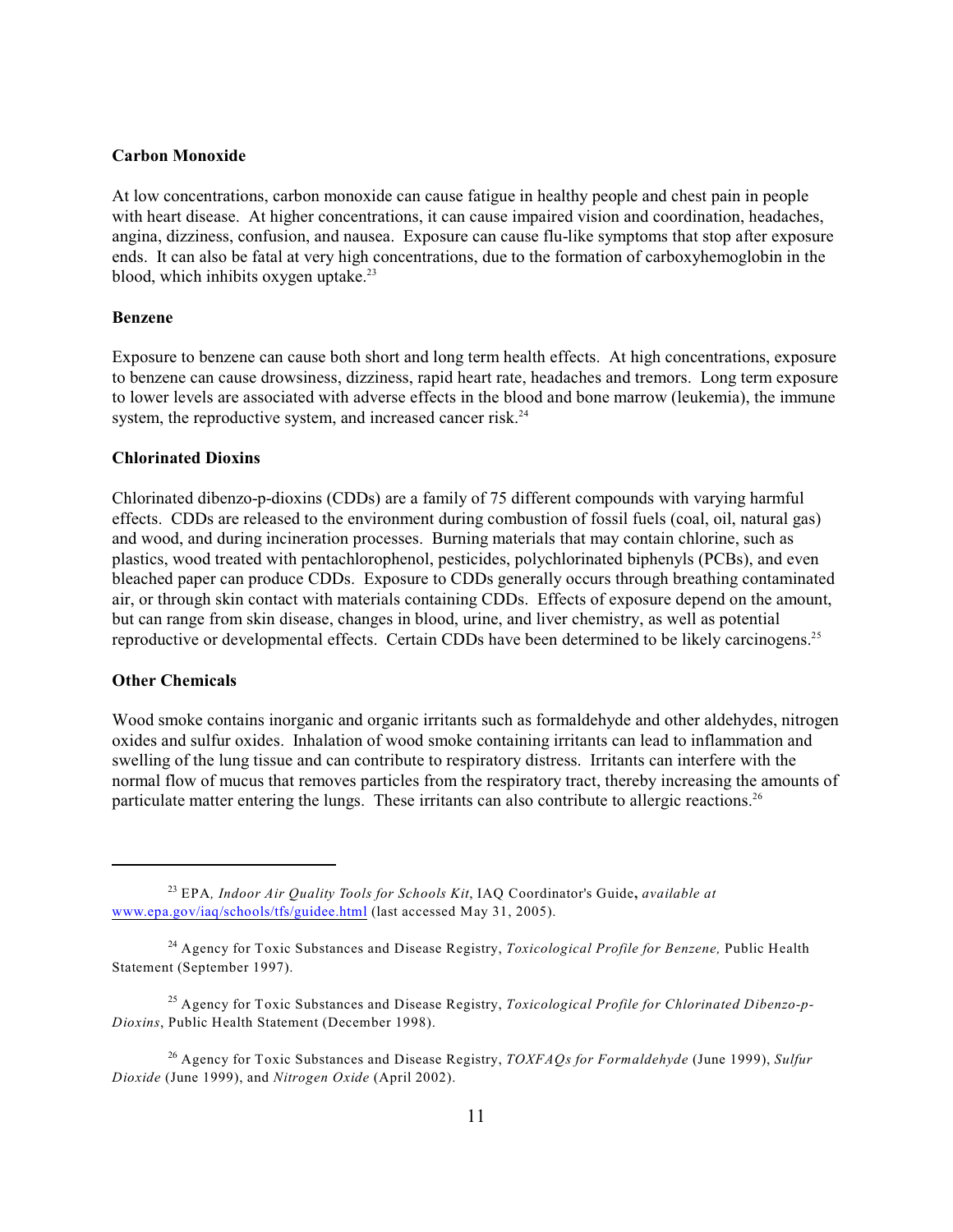## **C. Neighborhood Problems Created by OWB Smoke**

During summer months and calm winter days, wood smoke is slow to rise and disperse. With OWB chimneys not high enough to carry the smoke past the heights of surrounding homes and local terrain, wood smoke, soot, and toxins may enter homes and yards of owners and neighbors who are situated close to OWBs. Wood smoke particulates, due to their small size, can remain suspended in the air for long periods of time, can cause a smokey haze, and can easily enter homes through air intakes, cracks, doors and windows. Effects on neighbors are especially apparent when OWBs are installed at the outermost limit of the owner's property, and in close proximity to structures on adjacent properties.

The OAG has received more than 50 complaints from individuals who are affected by OWB-generated smoke and odors. $27$  The complaints filed with the OAG note the following:

- 1. Smoke from OWBs has led to a variety of symptoms including upset stomach, headaches, dizziness, respiratory effects, and throat and eye irritation.
- 2. Smoke from OWBs has prevented residents from enjoying activities inside and around their homes. Residents have been unable to use their porches and backyards or conduct normal activities such as walking the dog, gardening, or hanging laundry outside. Some residents do not allow their children to play outside because of the smoke.
- 3. Smoke from OWBs has forced residents to close their windows, doors, and air conditioning units, in an effort to keep the smoke and smoke odors from entering their homes. Residents have complained of wood smoke odors on items inside the home, such as clothing, curtains and upholstery. Smoky conditions indoors have sometimes set off carbon monoxide detectors.
- 4. Materials besides natural wood are burned in the OWBs, producing even greater amounts of noxious smoke and odors.
- 5. In a few cases, the unhealthy and nuisance conditions created by OWBs have caused complainants to sell their homes.

 $27$  Complaints have been received from people in the following counties: Broome, Cattaraugus, Chautauqua, Chemung, Chenango, Clinton, Dutchess, Franklin, Jefferson, Onondaga, Saratoga, St. Lawrence, Suffolk, Tioga, Ulster, Warren, and Wyoming. One OWB was adjacent to a public school.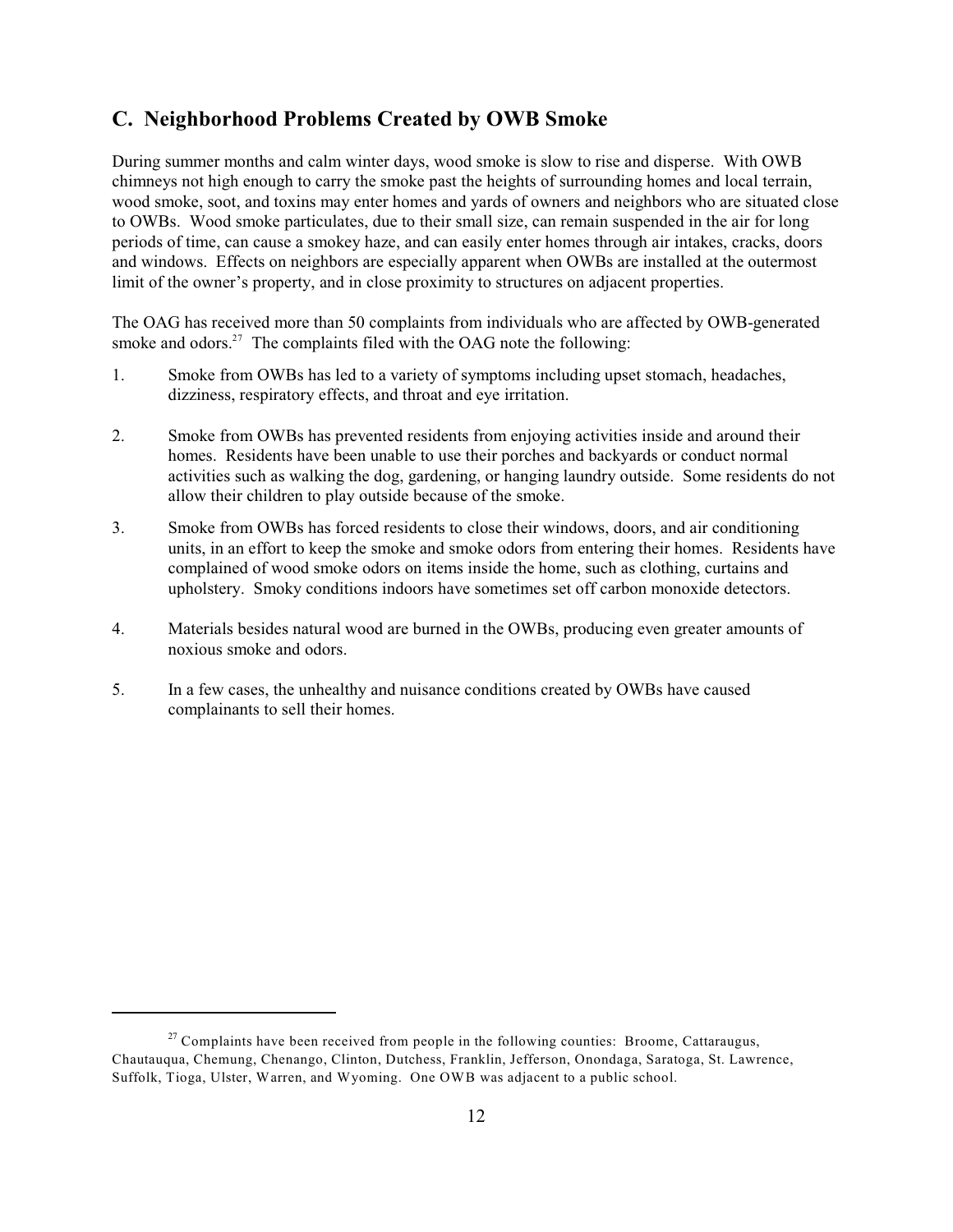#### **III. OWB Efficiency, Costs, and Performance**

According to the EPA, since OWBs are "designed to be installed outside of the home, and to heat by an indirect method, they are exempt from the EPA regulation(s) $^{328}$  that cover indoor wood stoves. Currently, no standard test methods are available to evaluate the performance of OWBs. Approached by the Hearth, Patio, and Barbecue Association (HPBA) in an effort to make test data on OWBs comparable, the Association for Standards and Testing Materials (ASTM) established a committee to develop a consensus-based standard testing method for OWBs.<sup>29</sup>

Until a test method is established, it is impossible to assess with precision the claims of manufacturers regarding efficiency and costs of OWBs. Some limited testing information, however, suggests that OWBs may be not only less environmentally sound but may also be less efficient and economical than other common heating sources, such as indoor wood stoves, and gas- or oil-fueled furnaces.

#### **A. Heating Efficiency**

Heating efficiency is a measure of heat output relative to the input value of the fuel – the actual heat output in comparison to the potential heat output of the fuel. The EPA has found heating efficiencies of about 54 percent for conventional wood stoves, and 68 to 72 percent for EPA-certified wood stoves.<sup>30</sup> In comparison, data obtained from manufacturers on tests conducted on OWBs found that they have heating efficiencies ranging from 28 to 55 percent, with an average of 43 percent (see Appendix B).

## **B. Costs**

One of the benefits of OWBs, as advertised by some manufacturers, is that customers will save thousands of dollars in heating costs over the course of a year. One manufacturer, for example, claims: "Over a ten-year period, a homeowner or business may save \$10,000 to \$50,000 dollars or more on heating costs."<sup>31</sup> Another advertises that one can "save 69 to 78% on your heating costs," and "you will save up to 90% on your heating and hot water bills."<sup>32</sup> However, these claims of cost savings may not withstand scrutiny. The initial cost of OWBs is significantly higher than that of other heating devices such as gas

 $28$  Excerpted language is from an EPA exemption letter provided to an OWB manufacturer in response to a request for determination of exempt status in 1999. Letter from EPA Office of Enforcement and Compliance, Energy and Transportation Division, J. Rasnic, Director, dated November 30, 1999.

<sup>&</sup>lt;sup>29</sup> ASTM, *E06.54.08, Task Group on Outdoor Wood-Fired Hydronic Heaters*, Sheraton Hotel and Convention Center, Madison Wisconsin, December 1-2, 2004. The committee, with representatives from OWB manufacturers, and state and federal governments, is in the process of developing testing methods that can be applied to OWBs. While generally agreeing that a standard test method should be adopted, committee members are deliberating the quantity, quality, moisture content, and stacking position of the wood for the test burns. Ideally the adopted test method will be realistic and reproducible, to enable "factory-tested" comparable results among OWBs.

<sup>&</sup>lt;sup>30</sup> EPA, *Residential Wood Combustion Technology Review*, Volume I. Technical Report. EPA-600/R-98-174a. (December 1998).

<sup>&</sup>lt;sup>31</sup> Central Boiler, Inc., *available at* [www.centralboiler.com](http://www.centralboiler.com) (last accessed Feb. 18, 2005).

<sup>&</sup>lt;sup>32</sup> Taylor Manufacturing, Inc., *available at* [www.taylormfg.com](http://www.taylormfg.com) (last accessed Feb. 23, 2005).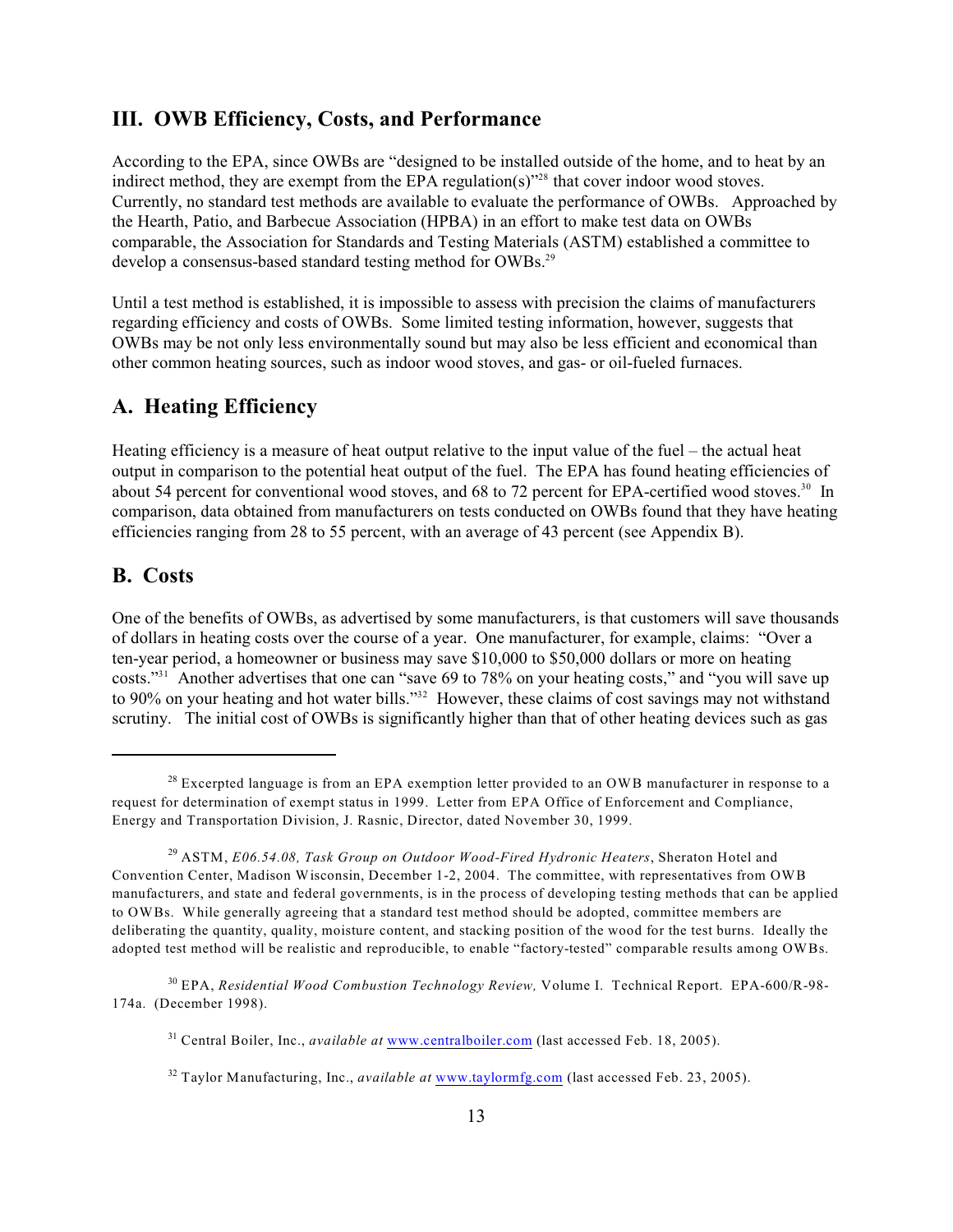and oil furnaces (see Table 3), many of which will already be installed in the home. In addition, OWB manufacturers' claims apparently do not take into account the cost of purchasing or harvesting wood fuel. When the latter cost is accounted for, any savings may vanish (see Table 4).

| <b>Type of Heating System</b>                                                      | Average Cost <sup>i</sup> |
|------------------------------------------------------------------------------------|---------------------------|
| Outdoor Wood Boiler <sup>ii</sup><br>(43% Efficient)                               | \$5500                    |
| Indoor Wood Stove"<br>Non-catalytic (68% Efficiency)<br>Catalytic (72% Efficiency) | \$2075<br>\$2425          |
| Gas or Oil Fueled Forced Air Furnace iv<br>$(80\%$ Efficient)                      | \$1860                    |
| Gas or Oil Fueled Forced Air Furnace iv<br>(90% Efficient)                         | \$2690                    |
| Gas or Oil Hot Water Radiator iv<br>(80% Efficient)                                | \$3320                    |
| Gas or Oil Hot Water Radiator iv<br>(90% Efficient)                                | \$4260                    |

# **Table 3: Initial Cost of Various Heating Systems**

<sup>1</sup> Costs are estimated based on average cost of unit plus installation. Does not include cost of internal home piping or duct work. Actual costs may vary widely based on manufacturer, efficiency, and region of the United States.

 $\textsuperscript{i}$  The estimated initial cost of an OWB is the average of the minimum unit cost of the five largest manufacturers plus the average cost of installation materials, based on information obtained by OAG from manufacturers.

iii Houck, J. and Tiegs, P., *Residential Wood Combustion–PM 2.5 Emissions*, OMNI Environmental Services, Inc., Emission Inventory Workshop, Reno, Nevada (July 1998).

<sup>iv</sup> The average costs of the gas and oil systems are based on surveys conducted by the Consumer Energy Council of America, reported in March 2001 in a report entitled, "*Oil, Gas, or...? An Evaluation of the Economics of Fuel Switching Versus Home Energy Conservation," available at* [www.cecarf.org/Publications/MiscPub/FuelSwitchingReport.pdf](http://www.cecarf.org/Publications/MiscPub/FuelSwitchingReport.pdf).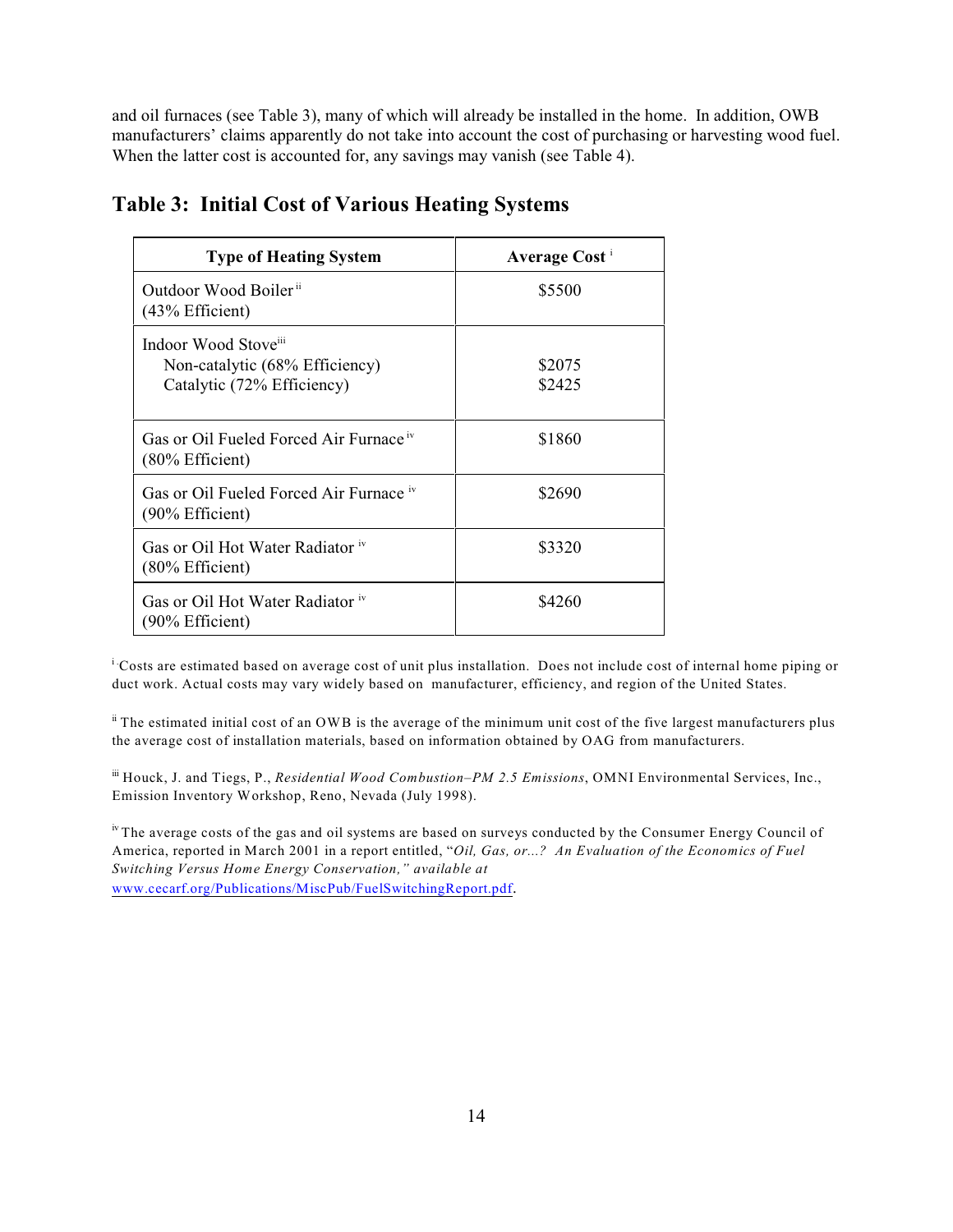| <b>Type of Fuel</b>                         | <b>Fuel Price</b> <sup>i</sup> | Price per<br>million<br><b>BTU</b><br>(Dollars) | Efficiency <sup>ii</sup> | Price per<br>mmBTU<br>adjusted for<br>efficiency<br>(Dollars) | Total<br>Household<br><b>Energy Cost</b><br>per year<br>(Dollars) iii |
|---------------------------------------------|--------------------------------|-------------------------------------------------|--------------------------|---------------------------------------------------------------|-----------------------------------------------------------------------|
| Wood                                        | \$170                          | \$8.50                                          | 43%                      | \$19.77                                                       | \$1,977                                                               |
| (for use in OWB)                            | per cord                       |                                                 |                          |                                                               | (or less if not<br>all purchased)                                     |
| Wood                                        | \$170                          | \$8.50                                          | 72%                      | \$11.81                                                       | \$1,181                                                               |
| (for use in catalytic<br>indoor wood stove) | per cord                       |                                                 |                          |                                                               | (or less if not<br>all purchased)                                     |
| Wood                                        | \$170                          | \$8.50                                          | 68%                      | \$12.50                                                       | \$1,250                                                               |
| (for use in non-                            | per cord                       |                                                 |                          |                                                               | (or less if not                                                       |
| catalytic indoor wood<br>stove)             |                                |                                                 |                          |                                                               | all purchased)                                                        |
| Oil                                         | \$1.99<br>per gallon           | \$14.35                                         | 78%                      | \$18.40                                                       | \$1,840                                                               |
| Gas                                         | \$1.13                         | \$11.30                                         | 78%                      | \$14.49                                                       | \$1,449                                                               |
|                                             | per therm                      |                                                 |                          |                                                               |                                                                       |
| Electricity                                 | \$0.094                        | \$27.46                                         | 97%                      | \$28.31                                                       | \$2,831                                                               |
|                                             | per<br>kilowatt                |                                                 |                          |                                                               |                                                                       |
|                                             | hour                           |                                                 |                          |                                                               |                                                                       |

# **Table 4: Fuel Costs for Various Heating Systems**

<sup>i</sup> Average efficiencies and price per million BTU for oil, gas, and electricity based on calculations by the Energy Information Administration, United States Department of Energy. "*How do I compare Heating Fuels*" (April 7, 2005), *available at* [www.eia.doe.gov/neic/experts/expertanswers.html](http://www.eia.doe.gov/neic/experts/expertanswers.html) (last accessed May 31, 2005). We note that wood prices may vary widely compared to oil, gas and electricity. The heating fuel comparison calculator (Rev H-c 4/21/05) is available for download in Microsoft Excel format, *available at* [www.eia.doe.gov/neic/experts/heatcalc.xls](http://www.eia.doe.gov/neic/experts/heatcalc.xls).

 $\mathbf{F}$  Average wood efficiency based on OWB efficiency testing provided in Appendix B of this report, and EPA, *Residential Wood Combustion Technology Review, Volume I. Technical Report.* EPA-600/R-98-174a. (December 1998).

iii The assumed approximate household energy consumption per year (100 million BTU) is based on the 2003 Annual Energy Review by the Energy Information Administration of the United States Department of Energy, *available at* [www.eia.doe.gov/emeu/aer/consump.html](http://www.eia.doe.gov/emeu/aer/consump.html) (last accessed April 22, 2005).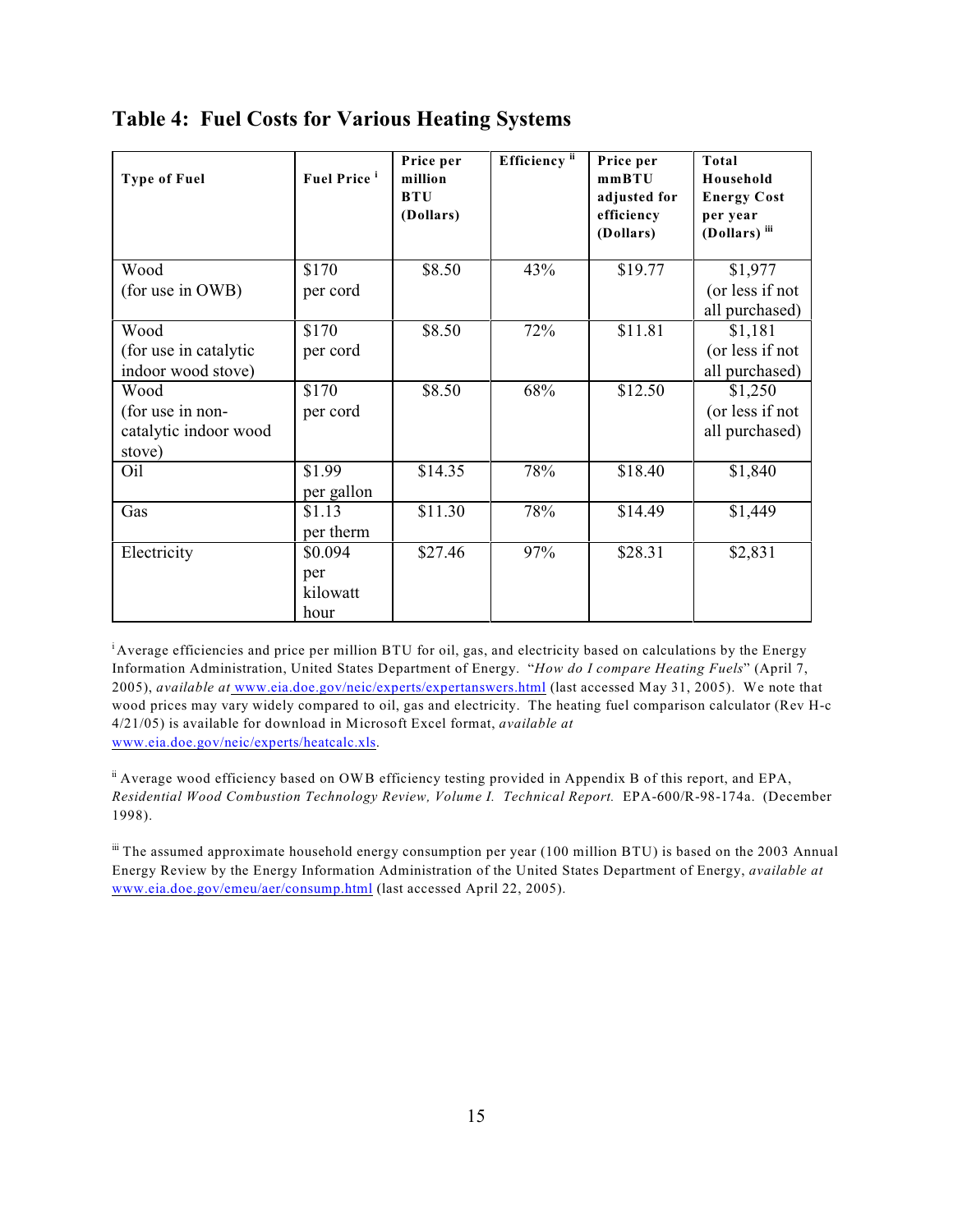## **C. Environmental Performance**

OWB manufacturers have made a variety of claims regarding environmental performance, which do not have technical or scientific basis. One OWB manufacturer claims that its devices are smokeless and create "no creosote, no smoke, and no waste."<sup>33</sup> Another manufacturer claims that "the tangible proof of complete combustion is no visible smoke."<sup>34</sup> However, any combustion device will create gaseous and particulate emissions $3<sup>5</sup>$  and all wood combustion will create ash requiring disposal.

In addition, certain claims regarding potential fuels may not be entirely accurate. For example, some manufacturers claim erroneously that wood with high moisture content will create an efficient fire. One manufacturer claims that its OWB "doesn't smolder, it either burns hot or shuts down. Hotter fire will burn almost any material – even green wood."<sup>36</sup> Another states without basis that "we burn up to  $\frac{1}{2}$  less wood and emit up to  $\frac{1}{2}$  less smoke."<sup>37</sup> Additionally, some manufacturers, distributors, and dealers of OWBs advise their customers, both in print and verbally, that the stove will burn almost anything, including rotten wood, freshly cut and green wood, old building scraps, wood scraps (including nails), newspapers, corrugated cardboard boxes, pine cones, grass, yard trimmings, and sawdust.<sup>38</sup> One manufacturer claims that "our injection air furnace burns any type and quality of wood, wet or dry, unsplit and in lengths of up to 72 inches. The burn time average can reach 48 hours or more per fill."<sup>39</sup> One manufacturer claims that its device can help control allergies, stating, "many people suffer from allergies. With the furnace outside, smoke, fuel odors, and fumes are kept outside."<sup>40</sup> Manufacturers and dealers also claim that OWBs will heat large structures while "eliminating waste," without making clear that household waste should not be burned in the OWB.

 $35$  One claimed benefit of burning wood in OWBs (and wood stoves) is that wood combustion has the potential to contribute less to global warming than the combustion of fossil fuels if the wood burned is replaced by new trees, which remove carbon from the atmosphere. However, the absence of particulate controls on OWBs may negate any such benefit because the black carbon soot emitted by OWBs also contributes to global warming.

<sup>36</sup> Aqua-Therm, LLC., *available at* [www.aqua-therm.com](http://www.aqua-therm.com) (last accessed Feb 18, 2005).

 $37$  Sales literature from Outback Heating, Inc., Heatmor Eastern Distributor

<sup>38</sup> Mahoning Outdoor Furnace, Inc., *available at* [www.shol.com/mahoning](http://www.shol.com/mahoning) (last accessed Feb 25, 2005); Taylor Manufacturing, Inc., *available at* [www.taylormfg.com](http://www.taylormfg.com) (last accessed May 31, 2005) and OWB sales brochure; Innotech Developments, *available at* [www.outdoorfurnaces.com](http://www.outdoorfurnaces.com) (last accessed Feb 23, 2005).

<sup>39</sup> Outside Heating Systems, *available at* [www.wooddoctorfurnace.com](http://www.wooddoctorfurnace.com) (last accessed May 26, 2005).

<sup>40</sup> Freedom Outdoor Furnace, OWB sales brochure.

<sup>&</sup>lt;sup>33</sup> Dectra Corporation, *available at* [www.dectra.net/garn](http://www.dectra.net/garn) (last accessed May 24, 2005).

 $34$  Turbo Burn, Inc., *available at* [www.turboburn.net](http://www.turboburn.net) (last accessed Feb 25, 2005).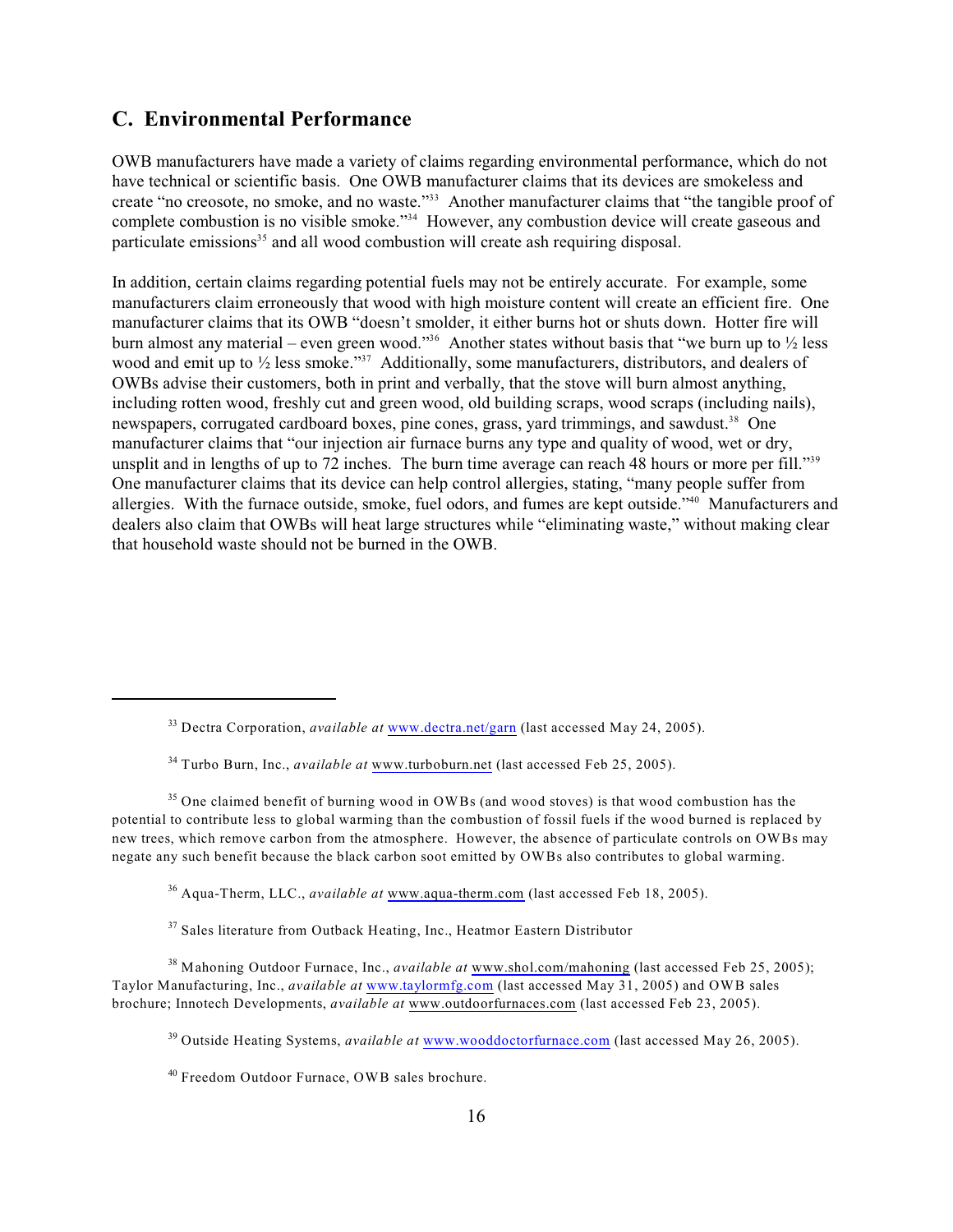# **IV. Current Regulation of OWBs**

## **A. Federal and State Regulations**

The EPA does not currently regulate the manufacture, sale, or efficiency claims of OWBs. OWBs are not subject to the federal regulations governing indoor stoves and fireplaces, which are tested and regulated by the EPA for safety, emissions, and efficiency. Any new residential wood stove sold in the United States after July 1, 1992 must be "Phase 2" certified, meaning that it does not emit more than 4.1 grams of particulate matter per hour for catalytic stoves and 7.5 grams of particulate matter per hour for noncatalytic stoves.<sup>41</sup> All of the OWB units tested to date for PM (see Table 2 and Appendix A) far exceed the PM limits that apply to EPA-certified wood stoves.

In New York State, there are no regulations directed particularly at OWBs. DEC regulations provide that "no person shall cause or allow emissions of air contaminants to the outdoor atmosphere of such quantity, characteristic or duration which are injurious to human, plant, or animal life or to property, or which unreasonably interfere with the comfortable enjoyment of life or property."<sup>42</sup> Operation of OWBs may also violate the DEC smoke regulation which states, in part, that "no person shall operate a stationary combustion installation which exhibits greater than twenty percent opacity, except for one sixminute period per hour of not more than twenty-seven percent opacity."<sup>43</sup> DEC has taken enforcement actions involving OWB owners on several occasions based on these regulations.

The states of Vermont and Washington do regulate OWBs. The Vermont regulations<sup>44</sup> include the following provisions:

- (1) Installation of an OWB must be at least 200 feet from the nearest neighboring residence;
- (2) The stack on the furnace must be higher than the roof line if the furnace is between 200 feet and 500 feet from the nearest neighboring home;
- (3) The OWB must comply with local ordinances and its operation must not create a nuisance;
- (4) Dealers and sellers of OWBs must provide buyers with a legal notice stating that: only untreated natural wood may be burned; installation is subject to the distance and stack height requirements stated above; and that the OWB, even if meeting the above requirements, may not be used if the terrain is inappropriate and renders the OWB to be a nuisance or public health hazard. This legal notice must be signed by both the buyer

Fisher, L., et al., *Long-Term Performance of EPA-Certified Phase 2 Woodstoves, Klamath Falls and* <sup>41</sup> *Portland, Oregon: 1998/1999*, EPA/600/SR-00/100 (2000); see also, Subpart AAA - Standards of Performance for New Residential Wood Heaters, 40 CFR §§ 60.530-60.539b.

 $426$  NYCRR  $8$  211.2.

 $436$  NYCRR § 227-1.3. Opacity is defined as: "The degree to which emissions other than water reduce the transmission of light and obscure the view of an object in the background." 6 NYCRR§200.1(ay). The generally applicable opacity limit of twenty percent is roughly equivalent to a light grey smoke.

<sup>&</sup>lt;sup>44</sup> Vermont Air Pollution Regulation, section 5-204, Outdoor Waterstoves (September 1997).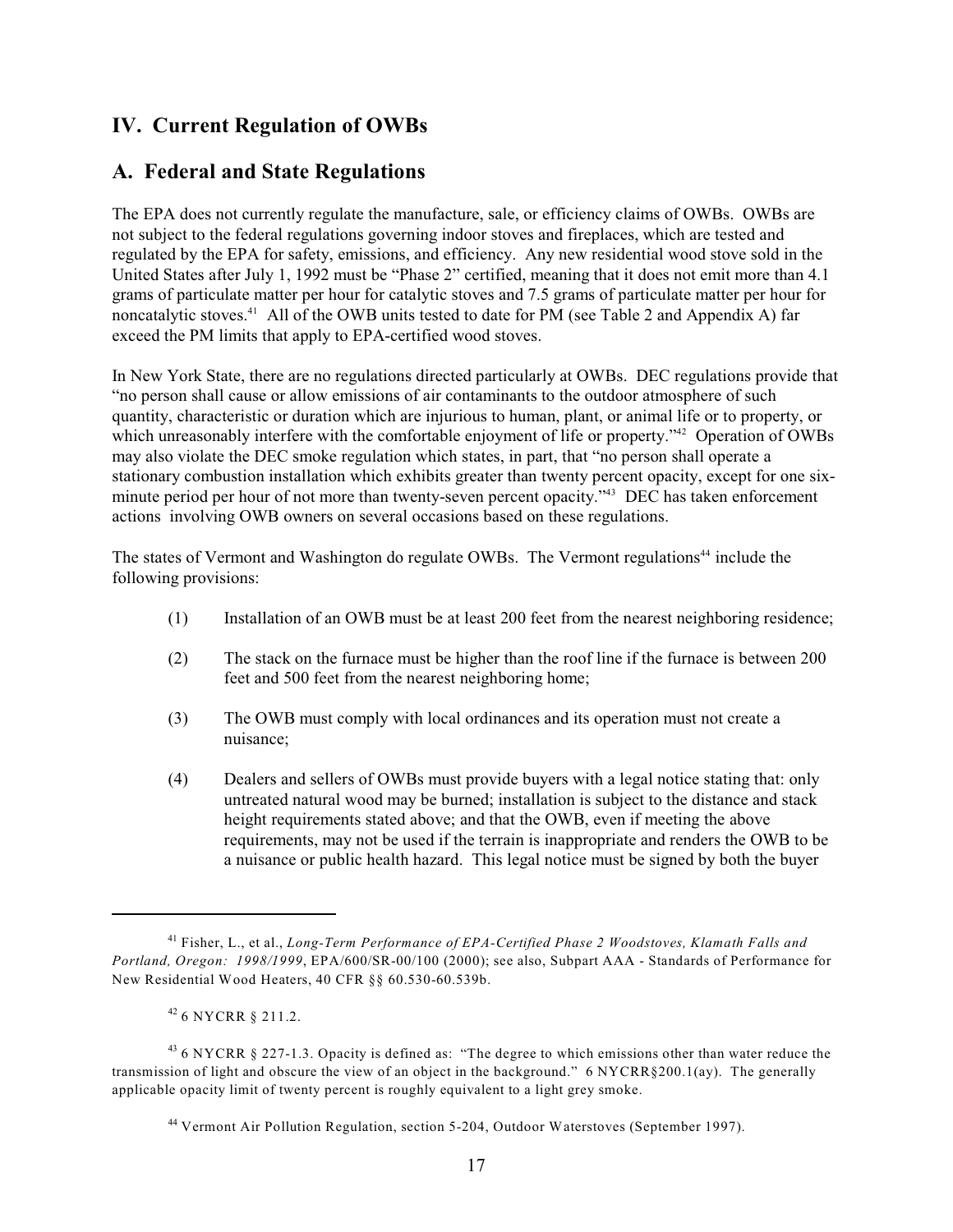and seller and filed with the Air Pollution Control Division of Vermont prior to delivery of the OWB to the buyer.

The Washington regulation<sup>45</sup> establishes emission standards, certification standards and procedures, curtailment rules, and fuel restrictions for solid fuel burning devices. OWBs are considered solid wood burning devices, which, after January 1, 1995, must be shown to comply with an emission standard of 4.5 grams PM per hour before they can be offered for sale in the State of Washington. Prohibited fuels include garbage, treated wood, plastic and plastic products, rubber products, animal carcasses, asphaltic products, waste petroleum products, paints and chemicals, and any substance that normally emits dense smoke or obnoxious odors. OWBs, like other solid fuel burning devices, must comply with an opacity standard not to exceed an average of 20 percent opacity for six consecutive minutes in any one-hour period. Retailers must provide information on the proper operation of the unit, including information that opacity levels of ten percent or less are attainable through proper operation.

#### **B. Local Requirements**

Some local governments in New York State have deemed OWBs a nuisance because of smoke and toxic emissions. Several towns and villages have placed restrictions on OWBs ranging from meeting certain requirements for setback distances, chimney height, terrain, population density and other factors, to outright bans. These municipal requirements are shown in Table 5.



<sup>&</sup>lt;sup>45</sup> Washington Administrative Code 173-433-100 (3), Solid Fuel Burning Devices (January 1995).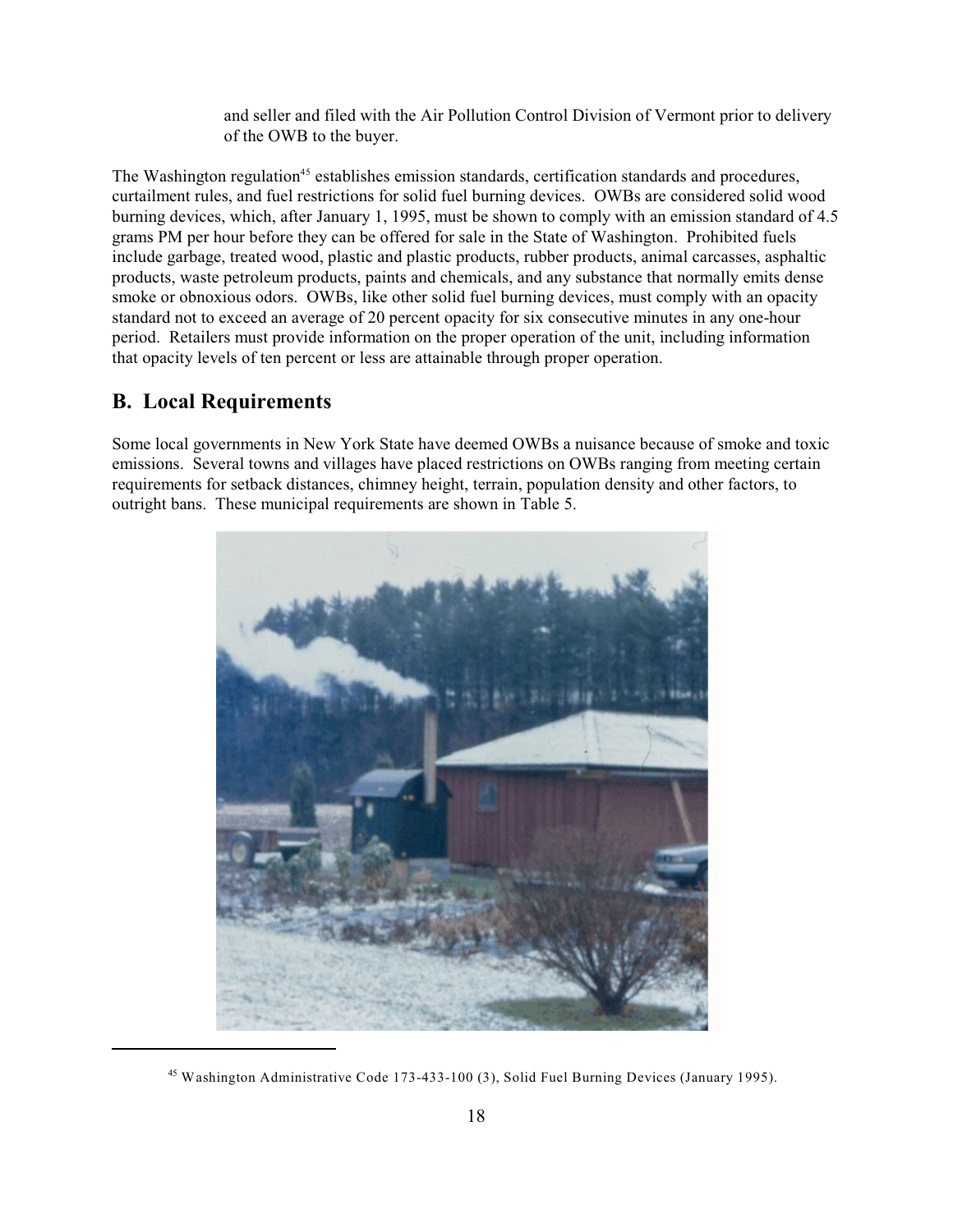| Town / Village and County                       | <b>Date</b>        | Regulate*    | Ban          |
|-------------------------------------------------|--------------------|--------------|--------------|
| Barneveld, Village of (Oneida County)           | 2005<br>Apr        |              | X            |
| Camden, Village of (Oneida County)              | 1999<br>June       |              | $\mathbf X$  |
| Canton, Town of (St. Lawrence County)           | 2003<br>Dec        |              | $\mathbf{X}$ |
| Edwards, Village of (St. Lawrence County)       | 2003<br>June       |              | $\mathbf X$  |
| Heuvelton, Village of (St. Lawrence County)     | 2003<br><b>Nov</b> |              | $\mathbf X$  |
| Holland Patent, Village of (Oneida County)      | 2005<br>Apr        |              | $\mathbf X$  |
| Kingsbury, Town of (Washington County)          | 2004<br>Sep        | X            |              |
| Lowville, Village of (Lewis County)             | 2001<br>Dec        |              | $\mathbf{X}$ |
| Marcellus, Village of (Onondaga County)         | 2004<br>Jan        |              | X            |
| Moreau, Town of (Saratoga County) (proposed)    | 2004<br>Oct        | $\mathbf X$  |              |
| Otego, Village of (Otsego County)               | Mar<br>2001        | $\mathbf{X}$ | $\mathbf{X}$ |
| Prospect, Village of (Oneida County)            | 2005<br>Mar        |              | X            |
| Queensbury, Town of (Warren County)             | 2004<br>May        | $\mathbf X$  |              |
| South Glens Falls, Village of (Saratoga County) | 2003<br>Dec        | $\mathbf{X}$ |              |
| Watertown, City of (Jefferson County)           | 2003<br>Oct        |              | $\mathbf X$  |

**Table 5: Municipalities with Requirements Pertaining to OWBs**

\* See Box on following page for further details on requirements**.**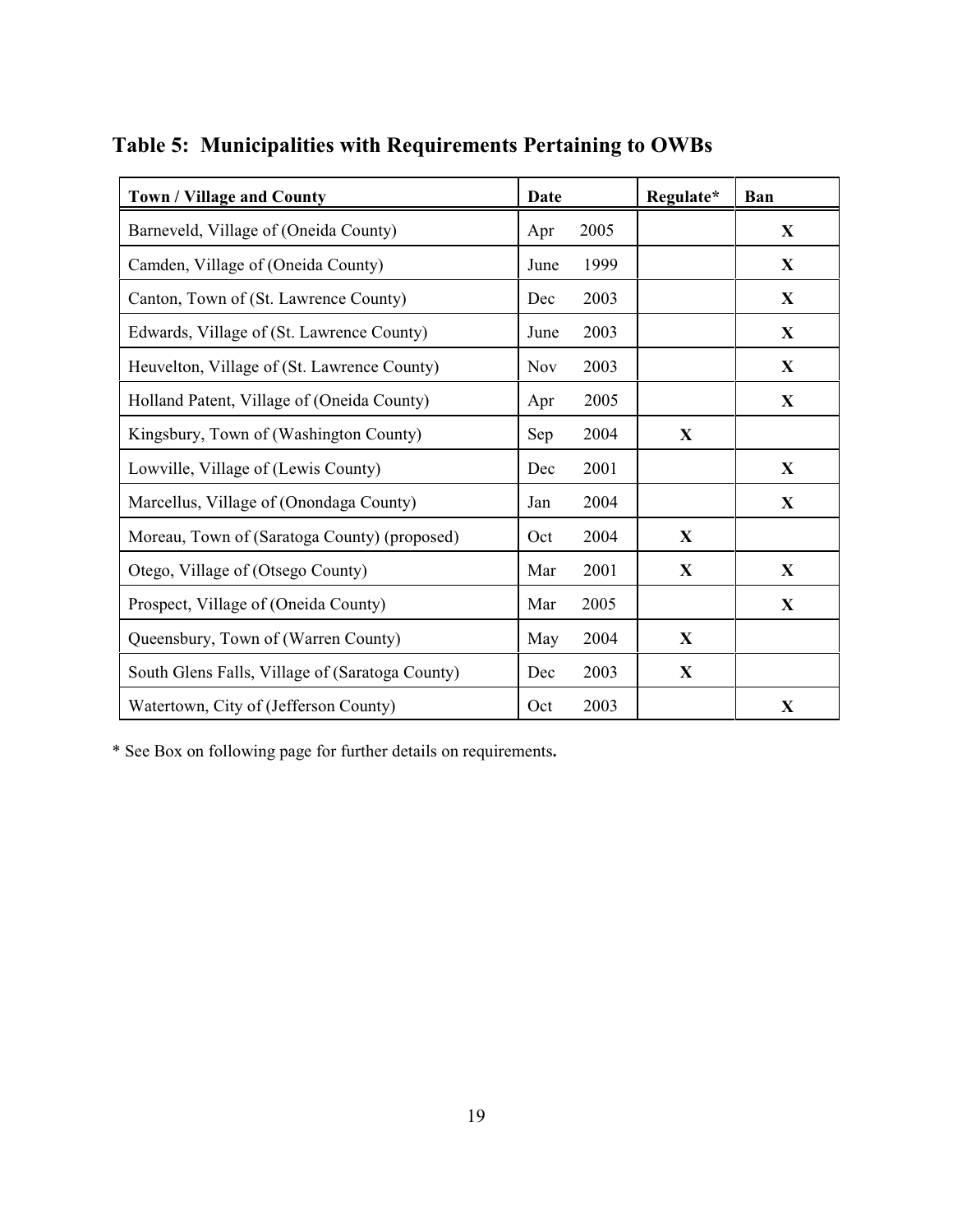#### **Specific Requirements of New York State Municipalities Regarding OWBs.**

**Town of Kingsbury -** Installation of an OWB requires a permit and must meet the following requirements: (a) installed, operated, and maintained according to manufacturer instructions, (b) fueled with natural untreated woods, (c) set back at least 25 feet from nearest property line, and (d) minimum chimney height of 15 feet.

**Town of Moreau** (proposed) **-** A permit, issued by the Town Building Inspector or Code Enforcement Officer, is required for operation of an OWB and must meet the following requirements: (a) only firewood and untreated lumber may be burned, (b) may be installed only in permitted zones, (c) must be installed on a lot of three acres or more, (d) must be set back at least 500 feet from nearest lot line, (e) may only be operated between September  $1<sup>st</sup>$  and May  $31<sup>st</sup>$ , and (f) must be equipped with a properly functioning spark arrestor.

**Village of Otego** - The construction and operation of OWBs are prohibited with the exception of OWBs already in operation. No OWB already in operation may be extended, enlarged, or restored beyond 75% of its value, and/or re-established after use is discontinued for more than seven months.

**Town of Queensbury** - A permit is required for operation of an OWB and must meet the following requirements: (a) only firewood and untreated lumber may be burned, (b) may be installed only in permitted zones, (c) must be installed on a lot of three acres or more, (d) must be set back at least 200 feet from nearest lot line, (e) may only be operated between September  $1<sup>st</sup>$  and May 31 $<sup>st</sup>$ , and (f) must be</sup> equipped with a properly functioning spark arrestor.

**Village of South Glens Falls** - Installation of any OWB must meet the following requirements: (a) smokestack must exceed four feet and be higher than any adjacent structure within 50 feet of the furnace, (b) must be installed at least 200 feet from the closest residential property line, (c) may only burn wood, and (d) may not be used as a waste incinerator.

#### **V. Recommendations**

## **A. Develop Federal and State Regulations**

The adoption of federal regulations is the best way to address effectively the problems identified in this report. Ideally, such regulations would require emissions testing, performance standards, and control technologies to ensure that OWBs are environmentally sound and do not pose a health hazard to users and neighbors. Given the complexities of establishing testing protocols and emission limits, there are significant advantages to manufacturers of federal regulation, instead of a multitude of state and local limits. Consistent with all other Clean Air Act programs, however, it must be clear that any federal regulations only set a floor for health protections, and that states are free to enact stricter protections.

In the absence of federal regulations, DEC could fill the regulatory void by developing an air quality regulatory program that would effectively address OWB problems across the state. DEC could establish siting, operation, and disclosure standards and perhaps emission limits. A DEC rulemaking would offer the additional advantage of providing interested affected parties with the opportunity to shape policy through submission of comments and participation in rulemaking hearings.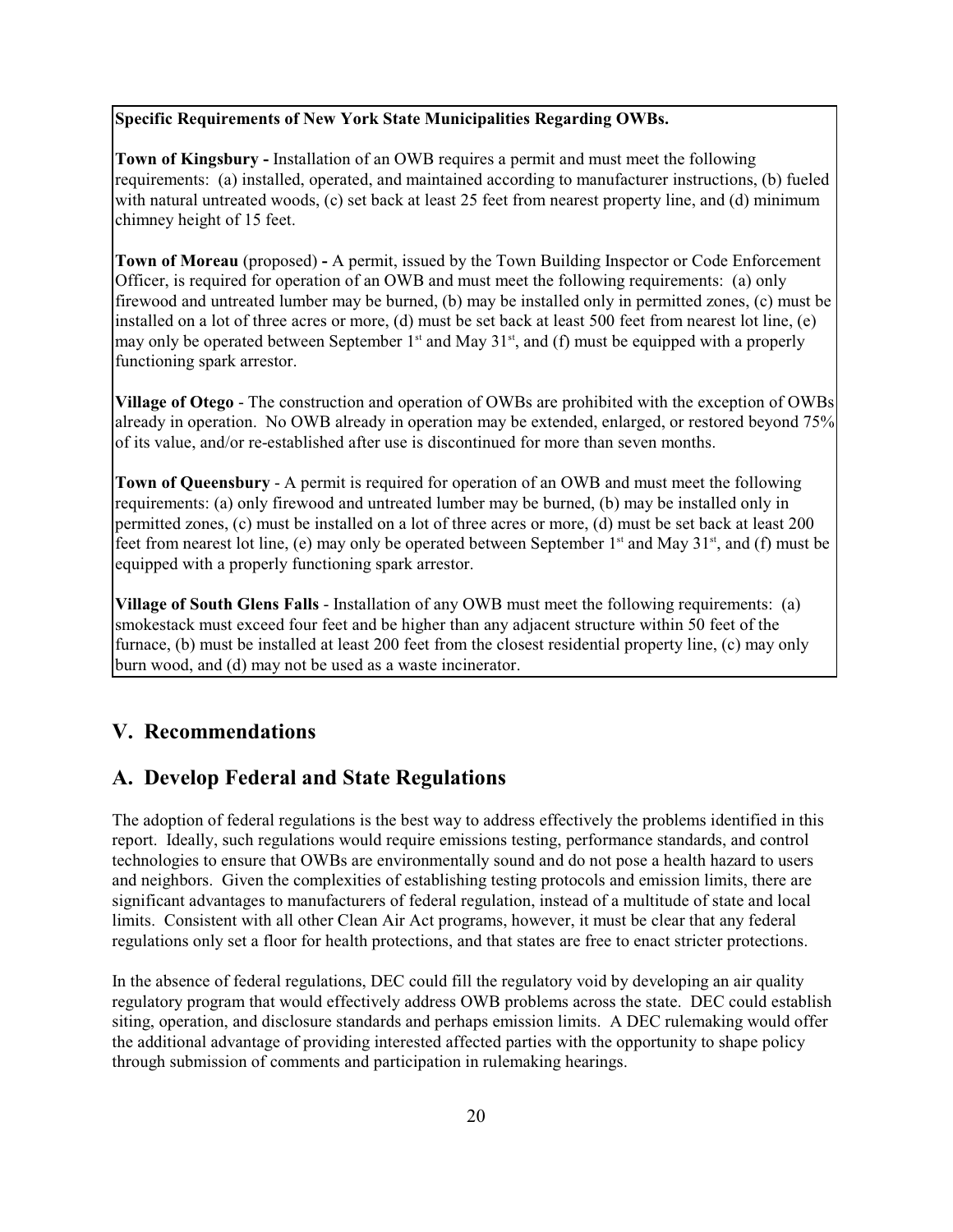# **B. Adopt Local Requirements**

Towns and villages can evaluate the suitability of OWB operation in their jurisdictions. Just as local zoning codes can address activities that create nuisances and require permits or establish conditions for certain activities, communities can consider requiring permits before installation of an OWB, especially in more densely settled areas. In evaluating permit applications, determinations can be made whether local conditions such as setback distances, terrain, and sensitive neighbors such as schools, hospitals and residences are compatible with OWB operation.

Local requirements could limit acceptable fuel to dry, natural, and untreated wood. A document acknowledging that limitation, signed by the OWB purchaser, could be filed with the local code officer, thereby becoming an enforceable condition of the usage of the OWB. The Town of Queensbury's ordinance is shown in Appendix D, as an example.

# **C. Improve Performance of and Information About OWBs**

Even in the absence of regulation, manufacturers can take steps to reduce OWB emissions by adding pollution control devices such as catalytic converters, installing taller stacks for smoke dispersal, or redesigning OWB units to minimize the smoldering and smoke that are inherent in the majority of the OWBs currently on the market.

Even before OWBs are improved, manufacturers should ensure that their advertising and marketing materials reflect the basis for any claims about efficiency, cost, and environmental performance and that handling instructions make clear that only dry seasoned wood be burned. Retailers should help prospective customers assess the suitability of an OWB in light of the customer's property, taking into account such factors as proximity of neighboring residences, terrain, and nearby property uses (residential, commercial, industrial, size of OWB, etc.).

Finally, OWB manufacturers and distributors should commit to provide technical assistance in the event that an OWB creates a smoke nuisance for an OWB owner or neighbors, or is not working as advertised. The manufacturer or distributor, by phone or personal visit, should evaluate the situation and recommend technical solutions, such as extending the smoke stack to a height that is greater than the height of the neighboring roof line or the installation of a control apparatus, such as a catalytic device.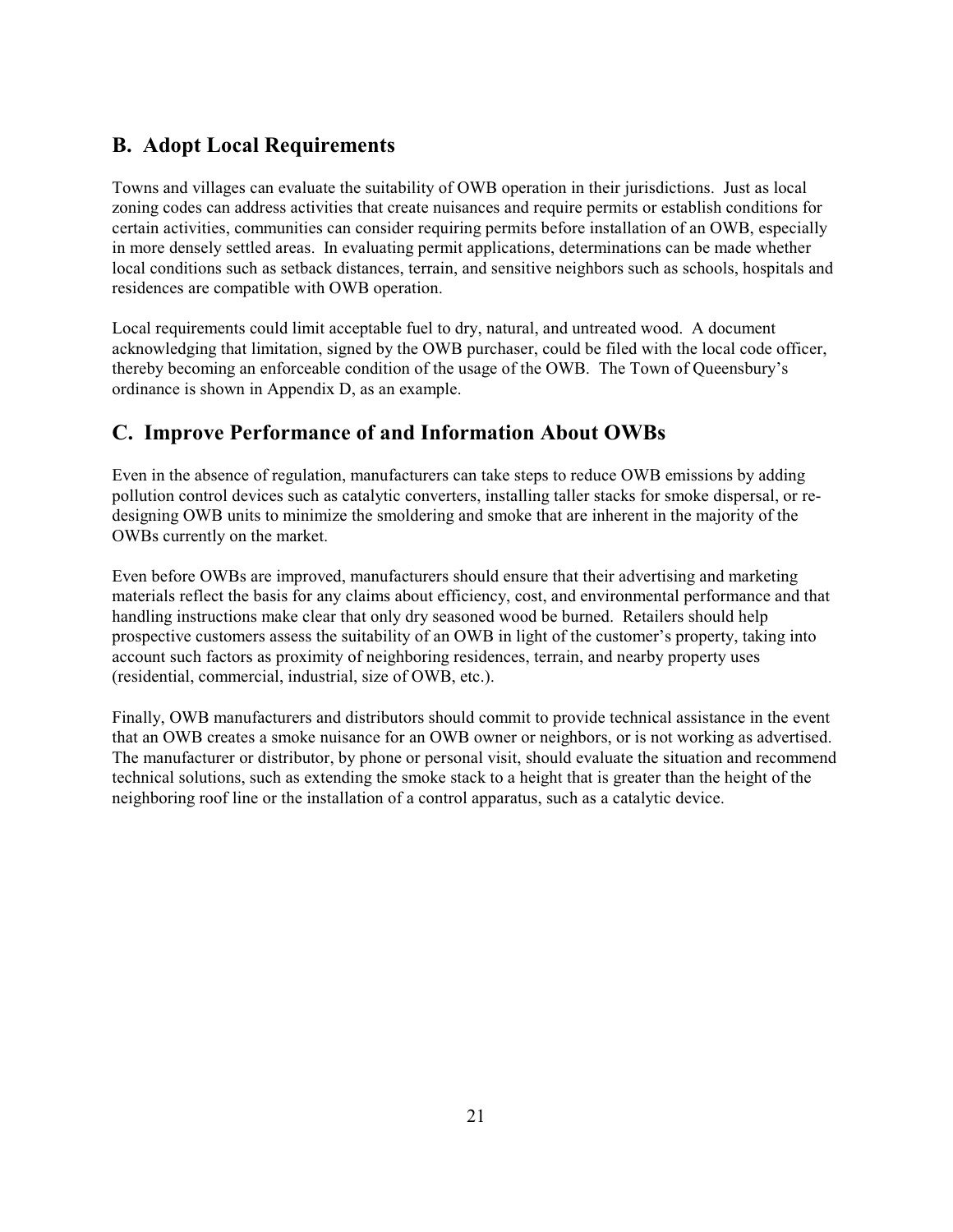# **D. Increase Consumer Awareness**

Before purchasing an OWB, potential buyers should consider the size and location of their property, their heating needs, and suitable wood availability in addition to local laws and regulations. Consumers should carefully scrutinize manufacturer claims.

For people who have already purchased an OWB or who live near an OWB that is creating smoky conditions, these steps may help resolve the situation:

- (1) OWB owners should make sure they are operating the OWB only with suitable materials. If smoky conditions persist despite burning of proper materials, contact the manufacturer or distributor of the OWB unit. The manufacturer may be able to assess, adjust, and/or retrofit the unit to reduce the smoke or emissions problem by, for example, installing a taller smoke stack and/or catalytic device.
- (2) If the manufacturer or distributor cannot or will not provide assistance, or if the OWB operator will not contact the manufacturer or distributor, contact the regional DEC office that serves the county. The DEC may be able to assist in evaluating the smoke opacity to determine whether excessive smoke is present and may be able to suggest ways to improve the situation. Contact information for local officials, regional offices of the DEC, and county health departments is listed in Appendix C.
- (3) OWBs should not be used to burn pressure treated wood, painted wood, household garbage or other waste materials. Local zoning or building code officers, local fire officials, a regional DEC office, or county health departments should be called for assistance.
- (4) If experiencing conditions detrimental to health (smoke in the home causing respiratory difficulties, for example), contact the public health department that serves the county (See contact list in Appendix C). The county or state DOH may be able to assist in evaluating the situation to determine if a condition exists that is detrimental to life or health.
- (5) If neither DEC nor DOH is able to assist, contact the Environmental Protection Bureau at the New York State Office of the Attorney General for further advice and assistance at 1-518-474-8096 or 1-800-771-7755.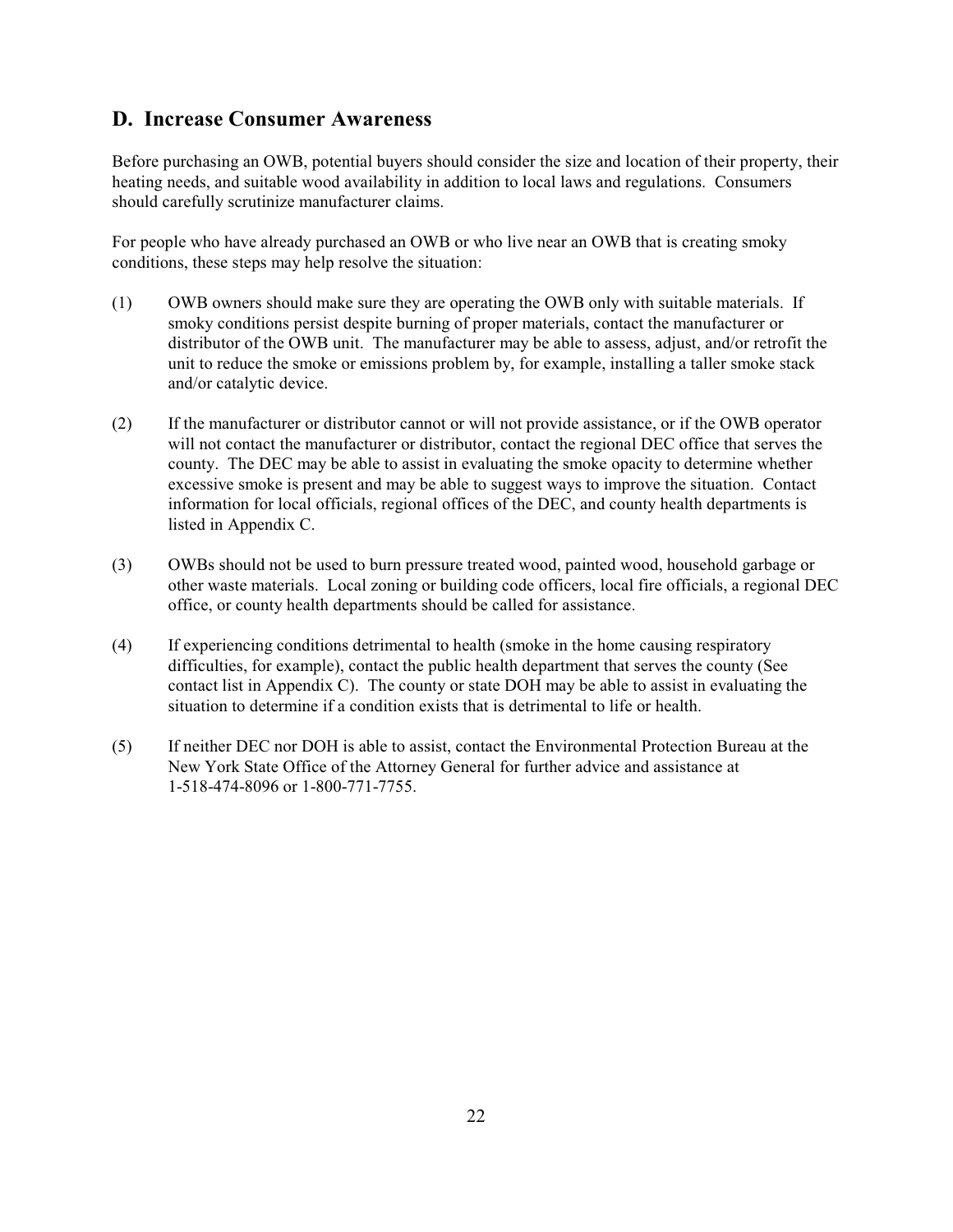# **APPENDIX A: EMISSIONS FROM OUTDOOR WOOD BOILERS AS DETERMINED IN EPA OR LABORATORY TESTS <sup>i</sup>**

| <b>OWB</b>               | Particulate<br><b>Matter</b><br>(grams per hour) | Polycyclic Aromatic<br>Hydrocarbons<br>(grams per hour) | <b>Number</b><br>of Tests |
|--------------------------|--------------------------------------------------|---------------------------------------------------------|---------------------------|
| OWB A ii                 | 73                                               | 1.2                                                     | 4                         |
| OWB B $^{\rm{ii}}$       | 26                                               | 0.72                                                    | $\overline{4}$            |
| OWB C iii                | 84                                               | <b>NA</b>                                               | 5                         |
| OWB $\mathbf{D}$ iii     | 60                                               | NA                                                      | $\overline{4}$            |
| OWB $E$ <sup>iii</sup>   | 108                                              | NA                                                      | $\overline{2}$            |
| OWB F iii                | 18                                               | <b>NA</b>                                               | $\overline{2}$            |
| $\rm OWB$ G $^{\rm iii}$ | 49                                               | NA                                                      | $\overline{7}$            |
| $\rm OWB~H$ $\rm^{iii}$  | 33                                               | NA                                                      | $\overline{2}$            |
| OWB I $^{\rm iv}$        | 147                                              | NA                                                      | $\overline{2}$            |
| OWB $\rm J$ iv           | 118                                              | <b>NA</b>                                               | $\overline{2}$            |
| OWB K <sup>v</sup>       | 179                                              | NA                                                      | 1 cordwood                |
| OWB L <sup>v</sup>       | 269                                              | NA                                                      | 1 lumber                  |
| Average vi               | 71.6                                             | 0.96                                                    |                           |

<sup>i</sup> The results from Intertek and Omni laboratories were provided to the OAG by the manufacturers. Note that due to the current lack of an established test methodology, the tests used may have differed. Thus, the results should be considered as a whole; comparisons between boilers may not be appropriate. For this reason, manufacturers' names are omitted.

<sup>ii</sup> Valenti, J. and Clayton, R., *Emissions from Outdoor Wood-Burning Residential Hot Water Furnaces*, EPA-600/R-98-017 (February 1998); names of OWB manufacturer 'A' and 'B' not provided in report.

iii Intertek Laboratories 2004.

<sup>iv</sup> Omni Laboratories 2004.

<sup>v</sup> Intertek Laboratories 2004. Data provided on behalf of ASTM Committee to develop testing methods, using old 'nameless' OWB; data excluded from calculation of average.

 $V^{\text{H}}$  Average of OWB units A through J; data excluded for OWB units K and L.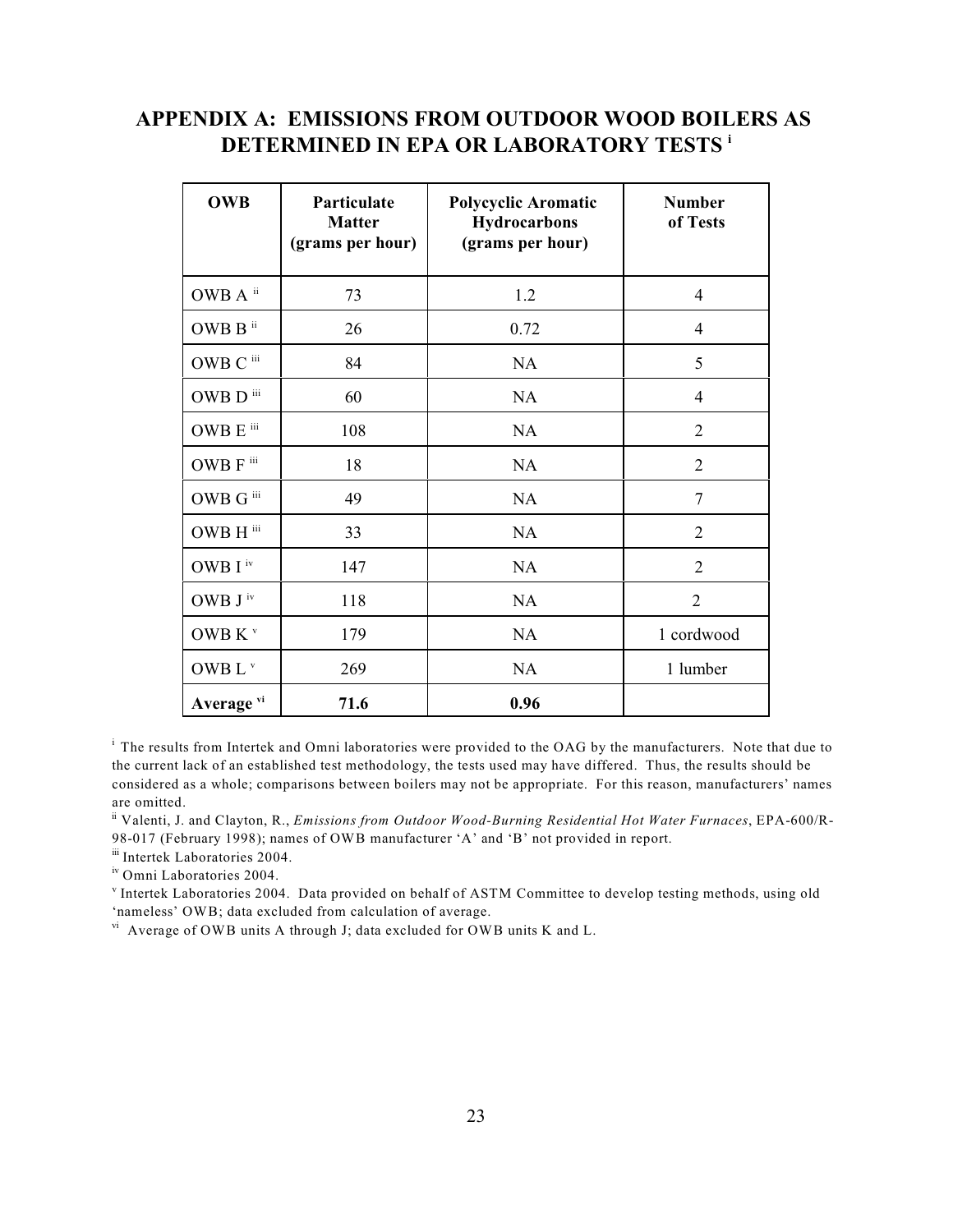# **APPENDIX B: HEATING EFFICIENCY OF OUTDOOR WOOD BOILERS<sup>i</sup>**

| <b>OWB</b>               | <b>Heating</b><br><b>Efficiency</b> | <b>Number of Tests</b> |
|--------------------------|-------------------------------------|------------------------|
|                          |                                     |                        |
| OWB A <sup>ii</sup>      | 45%                                 | $\overline{4}$         |
| OWB $B$ <sup>ii</sup>    | 55%                                 | $\overline{4}$         |
| OWB C iii                | 30%                                 | 5                      |
| OWB D iii                | 37%                                 | 4                      |
| $\bf OWB \to {}^{iii}$   | 28%                                 | $\overline{2}$         |
| OWB F iii                | 31%                                 | $\overline{2}$         |
| $\rm OWB$ G $^{\rm iii}$ | 55%                                 | 7                      |
| OWB H iii                | 37%                                 | $\overline{2}$         |
| OWB $\mathbf{I}$ iv      | 55%                                 | $\overline{2}$         |
| OWB $\mathrm{J}$ iv      | 53%                                 | $\overline{2}$         |
| OWB K $V$                | 45%                                 | 1 cordwood             |
| OWB L $^{\rm v}$         | 46%                                 | 1 lumber               |
| vi<br>Average            | 43%                                 |                        |

<sup>i</sup> The results from Intertek and Omni Laboratories were provided to the OAG by the manufacturers. Note that due to the current lack of an established test methodology, the tests used may have differed. Thus, the results should be considered as a whole; comparisons between boilers may not be appropriate. For this reason, manufacturers' names are omitted.

<sup>ii</sup> Valenti, J. and Clayton, R., *Emissions from Outdoor Wood-Burning Residential Hot Water Furnaces*, EPA-600/R-98-017 (February 1998); names of OWB manufacturer 'A' and 'B' not provided in report.

iii Intertek Laboratories 2004.

iv Omni Laboratories 2004.

<sup>v</sup> Intertek Laboratories 2004. Data provided on behalf of ASTM Committee to develop testing methods, using old 'nameless' OWB; data excluded from calculation of average.

 $v^i$  Average of OWB units A through J; data excluded for OWB units K and L.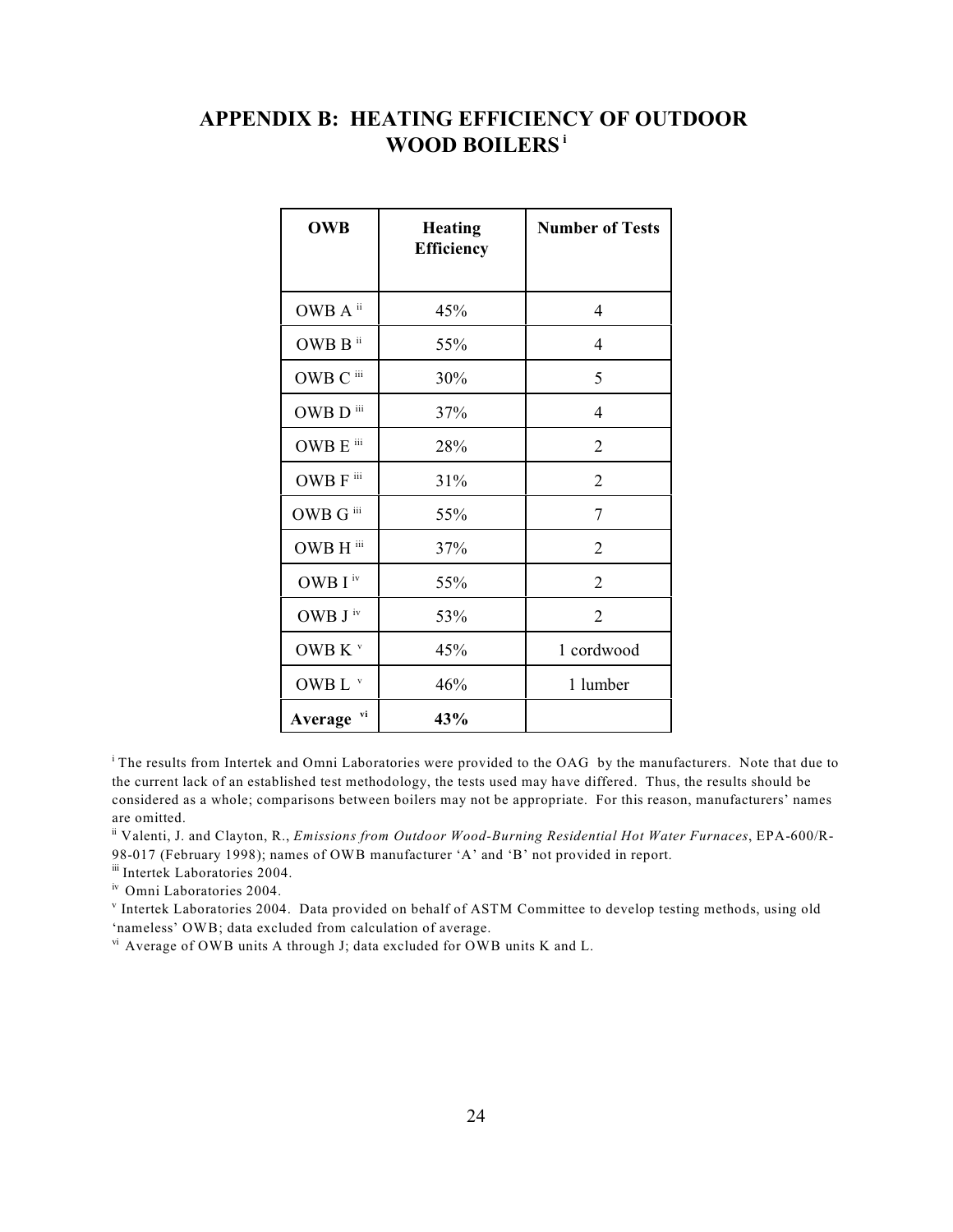# **APPENDIX C: NEW YORK STATE CONTACTS FOR OWB PROBLEMS**

#### **(1) Local Zoning, Health, and Code Enforcement Officials**

New York State County, City, Town, and Village Contact Information is available in local telephone directories or is *available at* [www.nysgov.com/citguide.cfm?context=citguide&content=munibycounty1](http://www.nysgov.com/citguide.cfm?context=citguide&content=munibycounty1)

#### **(2) Regional Department of Environmental Conservation (DEC) Offices**

| <b>Region</b> | County                                                                                                 | <b>DEC Regional Office</b> |
|---------------|--------------------------------------------------------------------------------------------------------|----------------------------|
| 1             | Nassau and Suffolk                                                                                     | 631-444-0205               |
| 2             | Bronx, Brooklyn, Manhattan, Queens, and Staten Island                                                  | 718-482-4944               |
| 3             | Dutchess, Orange, Putnam, Rockland, Sullivan, Ulster, and<br>Westchester                               | 845-256-3045               |
| 4             | Albany, Columbia, Delaware, Greene, Montgomery,<br>Otsego, Rensselaer, Schoharie, and Schenectady      | 518-357-2350               |
| 5             | Clinton, Essex, Franklin, Fulton, Hamilton, Saratoga,<br>Warren, and Washington                        | 518-623-1212               |
| 6             | Herkimer, Jefferson, Lewis, Oneida, and St. Lawrence                                                   | 315-785-2513               |
| 7             | Broome, Cayuga, Chenango, Cortland, Madison,<br>Onondaga, Oswego, Tioga, and Tompkins                  | 315-426-7552               |
| 8             | Chemung, Genesee, Livingston, Monroe, Ontario, Orleans,<br>Schuyler, Seneca, Steuben, Wayne, and Yates | 585-226-5311               |
| 9             | Allegany, Cattaraugus, Chautauqua, Erie, Niagara, and<br>Wyoming                                       | 716-851-7130               |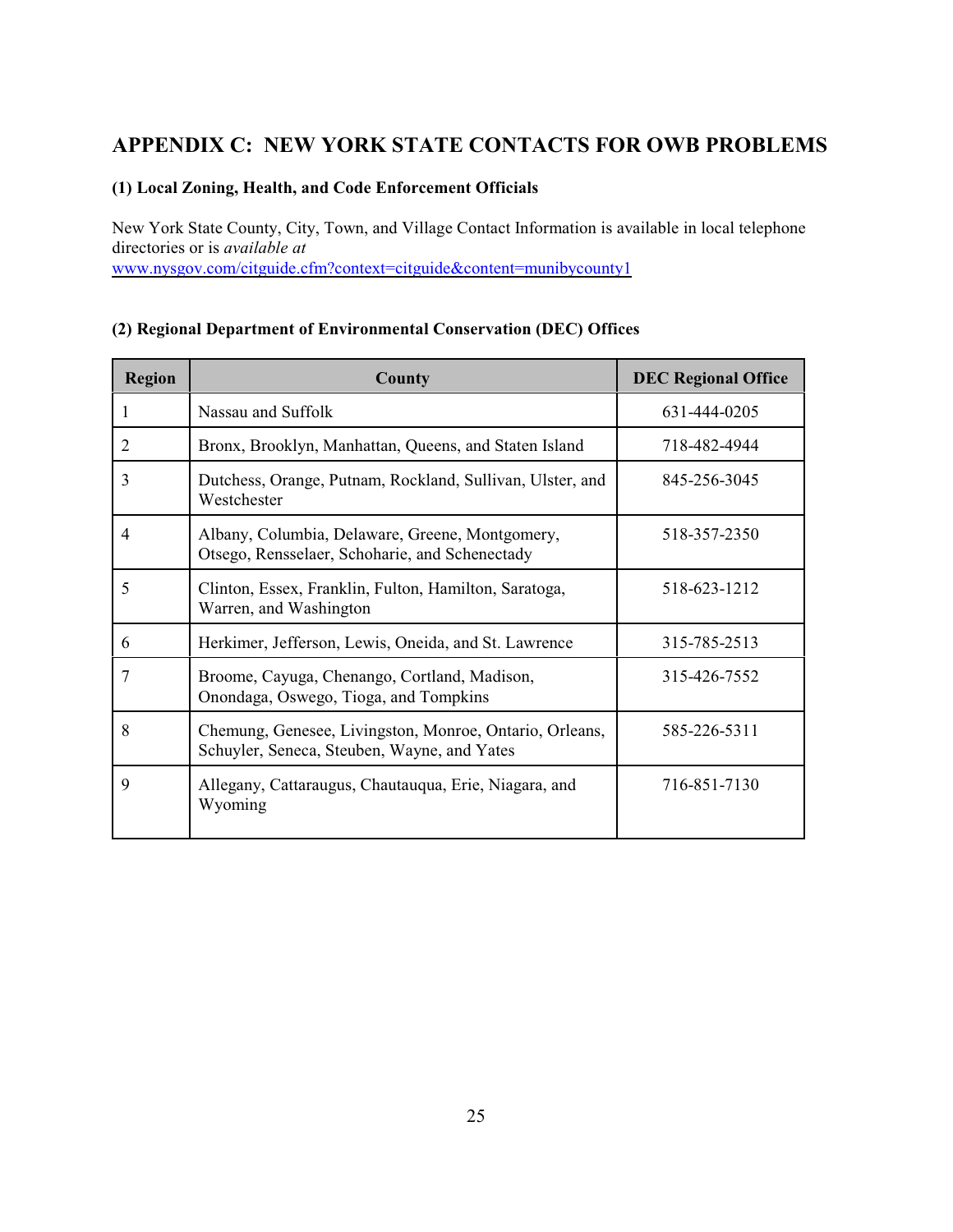# **(3) County Health Department**

| County         | <b>Health Department</b> | County         | <b>Health Department</b> |
|----------------|--------------------------|----------------|--------------------------|
| Albany         | 518-447-4620             | Niagara        | 716-439-7444             |
| Allegany       | 585-268-9250             | Oneida         | 315-798-5064             |
| Bronx (NYC)    | 212-268-7185             | Onondaga       | 315-435-6623             |
| <b>Broome</b>  | 607-778-2887             | Ontario        | 315-789-3030             |
| Cattaraugus    | 716-373-8050             | Orange         | 845-291-2331             |
| Cayuga         | 315-253-1405             | Orleans        | 585-589-3272             |
| Chautauqua     | 716-753-4481             | Oswego         | 315-349-3564             |
| Chemung        | 607-737-2019             | Otsego         | 607-432-3911             |
| Chenango       | 607-337-1673             | Putnam         | 845-278-6130             |
| Clinton        | 518-565-4870             | Queens (NYC)   | 212-268-7185             |
| Columbia       | 518-828-3358             | Rensselaer     | 518-270-2674             |
| Cortland       | 607-753-5035             | Richmond (NYC) | 212-268-7185             |
| Delaware       | 607-432-3911             | Rockland       | 845-364-2608             |
| Dutchess       | 845-486-3404             | St. Lawrence   | 315-386-1040             |
| Erie           | 716-858-7677             | Saratoga       | 518-793-3893             |
| Essex          | 518-891-1800             | Schenectady    | 518-386-2818             |
| Franklin       | 518-891-1800             | Schoharie      | 518-295-8382             |
| Fulton         | 315-866-6879             | Schuyler       | 607-324-8371             |
| Genesee        | 585-344-8506             | Seneca         | 315-539-1945             |
| Greene         | 607-432-3911             | Steuben        | 607-324-8371             |
| Hamilton       | 518-891-1800             | Suffolk        | 631-853-3058             |
| Herkimer       | 315-866-6879             | Sullivan       | 845-794-2045             |
| Jefferson      | 315-785-2277             | Tioga          | 607-687-8566             |
| Kings (NYC)    | 212-268-7185             | Tompkins       | 607-274-6688             |
| Lewis          | 315-785-2277             | Ulster         | 845-340-3150             |
| Livingston     | 585-243-7280             | Warren         | 518-793-3893             |
| Madison        | 315-366-2526             | Washington     | 518-793-3893             |
| Monroe         | 585-274-6067             | Wayne          | 315-789-3030             |
| Montgomery     | 315-866-6879             | Westchester    | 914-813-5000             |
| Nassau         | 516-571-3410             | Wyoming        | 585-786-8894             |
| New York (NYC) | 212-268-7185             | Yates          | 315-789-3030             |

#### **(4) New York State Office of the Attorney General**

Environmental Protection Bureau: 800-771-7755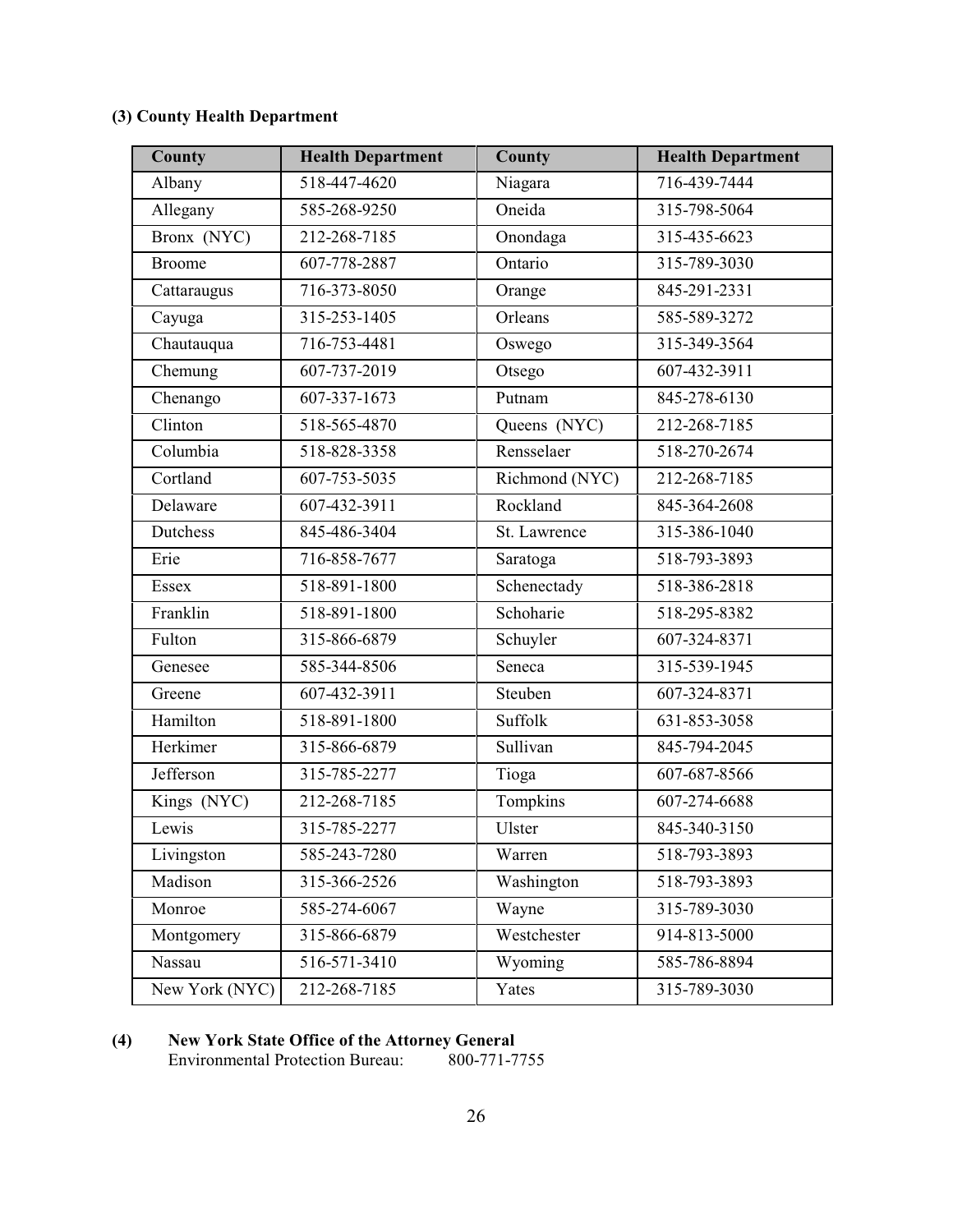## **APPENDIX D: TOWN OF QUEENSBURY ORDINANCE**

#### **LOCAL LAW NO.: \_\_\_ OF 2004**

#### **A LOCAL LAW TO AMEND THE QUEENSBURY TOWN CODE BY REPLACING CHAPTER 119 ENTITLED "OUTDOOR FURNACES" WITH A NEW CHAPTER 119 REGULATING THE USE OF OUTDOOR FURNACES IN THE TOWN OF QUEENSBURY.**

#### **BE IT ENACTED BY THE TOWN BOARD OF THE TOWN OF QUEENSBURY AS FOLLOWS:**

**1. Title and Authority –** This Local Law shall be known as the Town of Queensbury Outdoor Furnace Local Law. It is adopted pursuant to Municipal Home Rule Law  $\S$  10.

**2. Legislative Intent –** Although outdoor furnaces may provide an economical alternative to conventional heating systems, concerns have been raised regarding the safety and environmental impacts of these heating devices, particularly the production of offensive odors and potential health effects of uncontrolled emissions. This Local Law is intended to ensure that outdoor furnaces are utilized in a manner that does not create a nuisance and is not detrimental to the health, safety and general welfare of the residents of the Town.

**3. Definitions** – "Outdoor Furnace" means any equipment, device or apparatus, or any part thereof, which is installed, affixed or situated outdoors for the primary purpose of combustion of fuel to produce heat or energy used as a component of a heating system providing heat for any interior space.

"Untreated Lumber" means dry wood which has been milled and dried but which has not been treated or combined with any petroleum product, chemical, preservative, glue, adhesive, stain, paint or other substance.

"Firewood" means trunks and branches of trees and bushes but does not include leaves, needles, vines or brush smaller than three inches (3") in diameter.

**4. Permit Required** – No person shall cause, allow or maintain the use of an Outdoor Furnace within the Town of Queensbury without first having obtained a permit from the Town Fire Marshal. Application for permit shall be made to the Fire Marshal on the forms provided.

**5. Existing Outdoor Furnaces** – Any Outdoor Furnace in existence on the effective date of this Local Law shall be permitted to remain provided that the owner applies for and receives a permit from the Town Fire Marshal within one (1) year of such effective date; provided, however, that upon the effective date of this Local Law all the provisions hereof except paragraphs 6(B), (C) and (D) shall immediately apply to existing Outdoor Furnaces. All of the provisions of this Local Law shall continue to apply to existing Outdoor Furnaces which receive permits except paragraphs 6(B), (C) and (D). If the owner of an existing Outdoor Furnace does not receive a permit within one (1) year of the effective date of this Local Law, the Outdoor Furnace shall be removed. "Existing" or "in existence" means that the Outdoor Furnace is in place on the site.

#### **6. Specific Requirements –**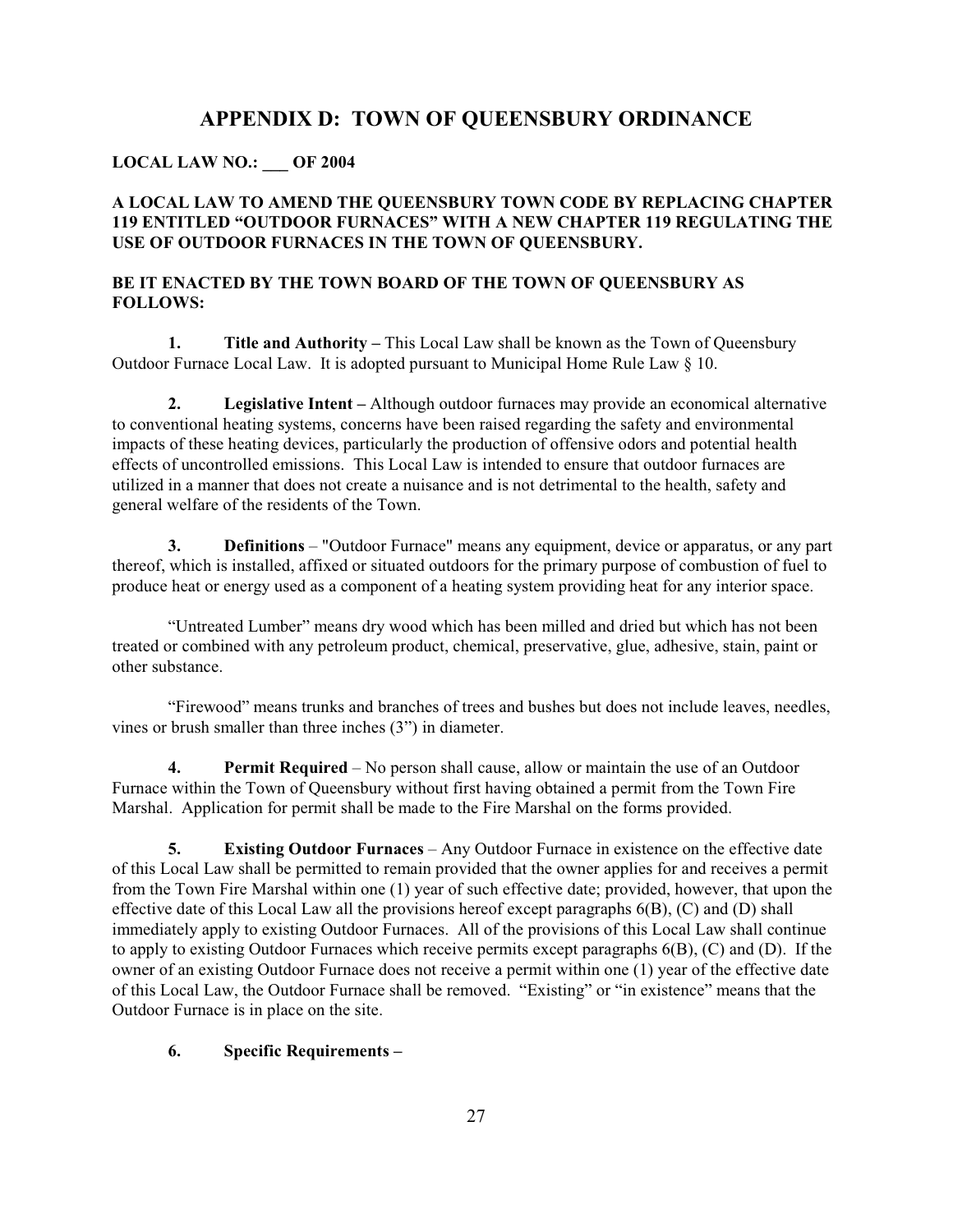A. Permitted Fuel – Only Firewood and Untreated Lumber are permitted to be burned in any Outdoor Furnace. Burning of any and all other materials in an Outdoor Furnace is prohibited.

B. Permitted Zones – Outdoor Furnaces shall be permitted only in the LC-10A, LC-42A, RR-5A zoning districts as shown on the Town's Zoning Map.

C. Minimum Lot Size – Outdoor Furnaces shall be permitted only on lots of three (3) acres or more.

D. Setbacks – Outdoor Furnaces shall be set back not less than 200 feet (200') from the nearest lot line.

E. Months of Operation – Outdoor Furnaces shall be operated only between September 1<sup>st</sup> and May  $31^{st}$ .

F. Spark Arrestors – All Outdoor Furnaces shall be equipped with properly functioning spark arrestors.

**7**. **Suspension of Permit** – A permit issued pursuant to this Local Law may be suspended as the Fire Marshal may determine to be necessary to protect the public health, safety and welfare of the residents of the Town of Queensbury if any of the following conditions occurs:

A. Emissions from the Outdoor Furnace exhibit greater than 20 percent (20%) opacity (six minute average), except for one continuous six-minute period per hour of not more than 27 percent  $(27%)$  opacity, which shall be determined as provided in 6 NYCRR 227-1.3(b);

B. Malodorous air contaminants from the Outdoor Furnace are detectable outside the property of the person on whose land the Outdoor Furnace is located;

C. The emissions from the Outdoor Furnace interfere with the reasonable enjoyment of life or property;

D. The emissions from the Outdoor Furnace cause damage to vegetation or property; or

E. The emissions from the Outdoor Furnace are or may be harmful to human or animal health.

A suspended permit may be reinstated once the condition which resulted in suspension is remedied and reasonable assurances are given that such condition will not recur. Recurrence of a condition which has previously resulted in suspension of a permit shall be considered a violation of this Local Law subject to the penalties provided in paragraph 9 hereof.

**8. Waivers; Board of Health Ratification** – Where the Town Board of Health finds that extraordinary and unnecessary hardships may result from strict compliance with this Local Law, it may vary the regulations so that substantial justice may be done and the public interest secured, provided that such variations will not have the effect of nullifying the intent and purpose of this Local Law or of jeopardizing the health, safety or welfare of the public. In varying any regulations, the Board of Health may impose such conditions and requirements as it deems reasonable and prudent. The Board of Health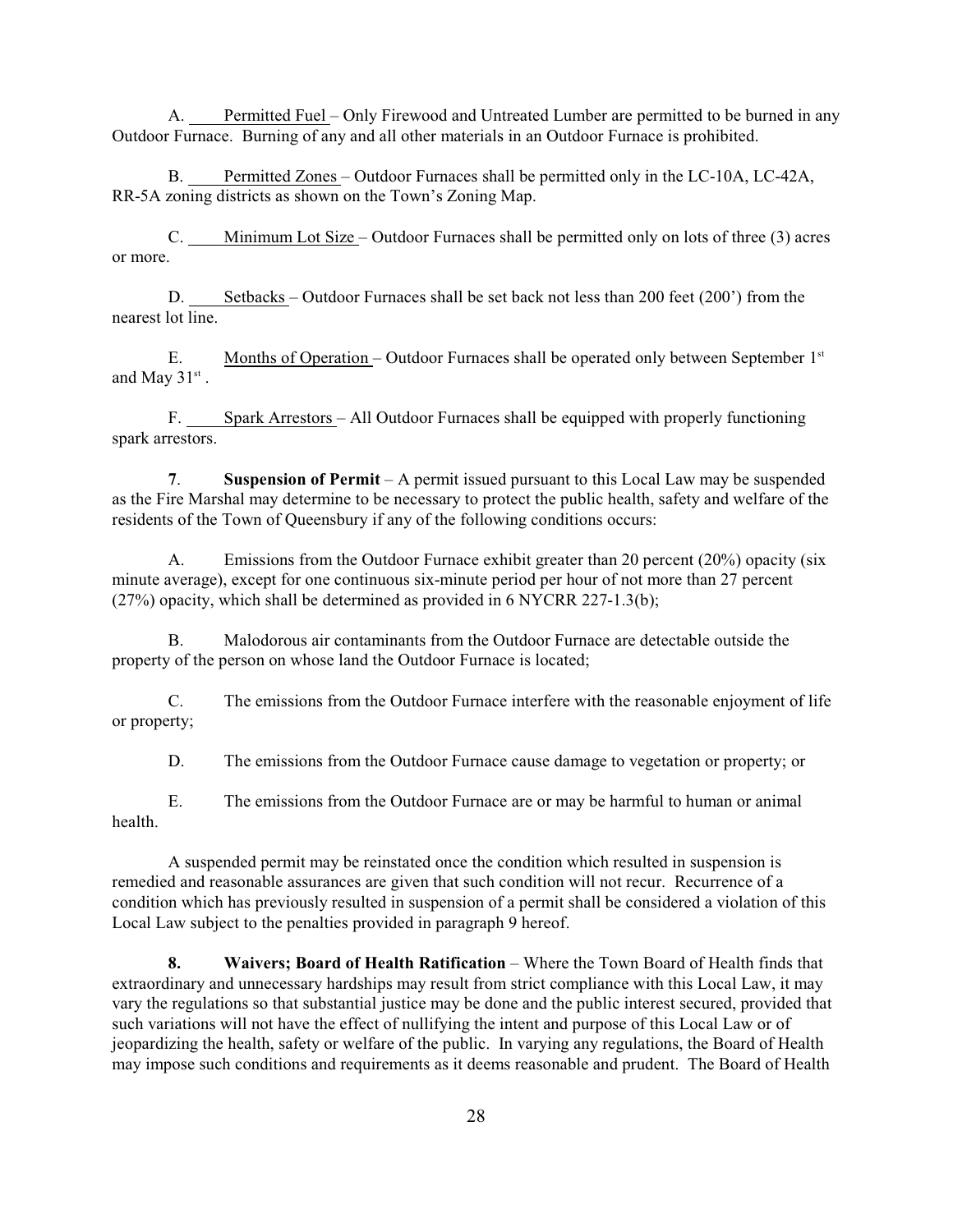may, at its discretion, hold a public hearing as part of its review. If the Board of Health grants the waiver, a permit shall be issued for the Outdoor Furnace. If the Board of Health denies the waiver, the Outdoor Furnace must either be brought into compliance with this Local Law or removed. If the Board of Health does not take any action with respect to the waiver within sixty (60) days from its receipt of an application for waiver, the waiver shall be deemed denied.

**9. Enforcement; Revocation of Permit** – Failure to comply with any of the provisions of this Local Law shall be a violation and, upon conviction thereof, shall be punishable by a fine of not more than \$500 or imprisonment for a period of not more than ten (10) days, or both, for the first offense. Any subsequent offense shall be punishable by a fine of not more than \$1,000 or imprisonment for a period of not more than thirty (30) days, or both. In addition, any permit issued pursuant to this Local Law shall be revoked upon conviction of a second offense and the subject Outdoor Furnace shall not be eligible for another permit. Each day that a violation occurs shall constitute a separate offense. The owners of premises upon which prohibited acts occur shall be jointly and severally liable for violations of this Local Law. Any fine imposed hereunder shall constitute a lien upon the real property where the Outdoor Furnace is located until paid.

**10. Effect of Other Regulations** – Nothing contained herein shall authorize or allow burning which is prohibited by codes, laws, rules or regulations promulgated by the United States Environmental Protection Agency, New York State Department of Environmental Conservation, Adirondack Park Agency, Lake George Park Commission any other federal, state, regional or local agency. Outdoor Furnaces, and any electrical, plumbing or other apparatus or device used in connection with an Outdoor Furnace, shall be installed, operated and maintained in conformity with the manufacturer's specifications and any and all local, State and Federal codes, laws, rules and regulations. In case of a conflict between any provision of this Local Law and any applicable Federal, State or local ordinances, codes, laws, rules or regulations, the more restrictive or stringent provision or requirement shall prevail.

**11. Severability** – The invalidity of any clause, sentence, paragraph or provision of this Local Law shall not invalidate any other clause, sentence, paragraph or part thereof.

**12. Repealer** – All Local Laws or ordinances or parts of Local Laws or ordinances in conflict with any part of this Local law are hereby repealed.

**13. Effective Date** – This Local Law shall take effect upon filing in the office of the New York State Secretary of State or as otherwise provided by law.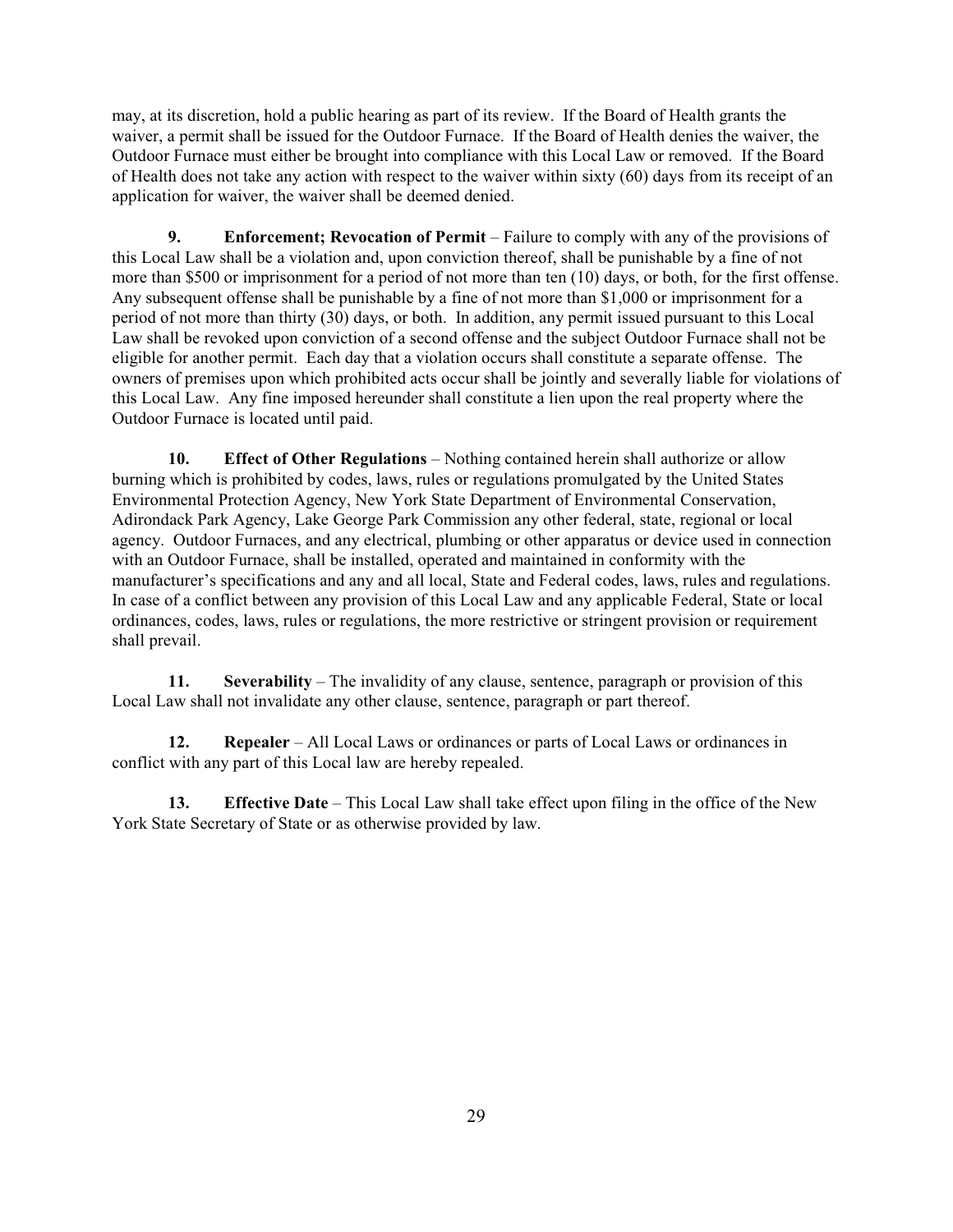## **APPENDIX E: REFERENCES AND ADDITIONAL INFORMATION**

American Lung Association, *Wood Smoke Affects your Health* (September 1990).

Bascom, R., *Health effects of outdoor air pollution*, Am J Respir Crit Care Med 153:477-498 (1996).

Brook, R., et al., American Heart Association, *AHA Scientific Statement: Air Pollution and Cardiovascular Disease. A statement for Healthcare Professionals from the Expert Panel on Population and Prevention Science of the American Heart Association,* 109: 2655-2671 (June 1, 2004), *available at* <http://circ.ahajournals.org/cgi/reprint/109/21/2655>

Consumer Energy Council of America. "*Oil, Gas, or...? An Evaluation of the Economics of Fuel Switching Versus Home Energy Conservation."* Final Report (March 2001), *available at* [www.cecarf.org/Publications/MiscPub/FuelSwitchingReport.pdf](http://www.cecarf.org/Publications/MiscPub/FuelSwitchingReport.pdf)

Dockery, D. and Pope, C., *Acute respiratory effects of particulate air pollution*, Annu Rev Public Health 15: 107-132 (1994).

Energy Information Administration, United States Department of Energy. Heating Fuel Cost Comparison Calculator, *available at* [www.eia.doe.gov/neic/experts/heatcalc.xls](http://www.eia.doe.gov/neic/experts/heatcalc.xls)

Fairley, D., *The relationship of daily mortality to suspended particulates in Santa Clara County, 1980-1986,* Environ Health Perspect 89: 159-168 (1990).

Ostro, B., *Fine particulate air pollution and mortality in two Southern California counties*, Environ Res 70: 98-104 (1995).

Pope, C., et al., *Daily mortality and PM10 pollution in Utah Valley,* Arch Environ Health 47: 211-217 (1992).

Pope, C., et al., *Particulate air pollution and daily mortality on Utah's Wasatch Front*, Environ Health Perspect 107: 567-573 (1999).

Samet, J., et al., *Fine particulate air pollution and mortality in 20 U.S. cities, 1987-1994*, New England Journal of Medicine 343: 1742-1749 (2000).

Schwartz, J., *Air pollution and daily mortality in Birmingham, Alabama*, Am J Epidemiol 137: 1136-1146 (1993).

Schwartz, J., *What are people dying of on high air pollution days?* Environ Res 64: 26-35 (1994).

Schwartz, J., et al., *Is daily mortality associated specifically with fine particles?,* J Air Waste Manag Assoc 46: 927-939 (1996).

Tesfaigzi, Y., et al., *Health effects of subchronic exposure to low levels of wood smoke in rats,* Toxicological Sciences 65: 115-125 (2002).

Vedel S., *Ambient particles and health: lines that divide*, J Air Waste Manag Assoc 47: 551-581(1997).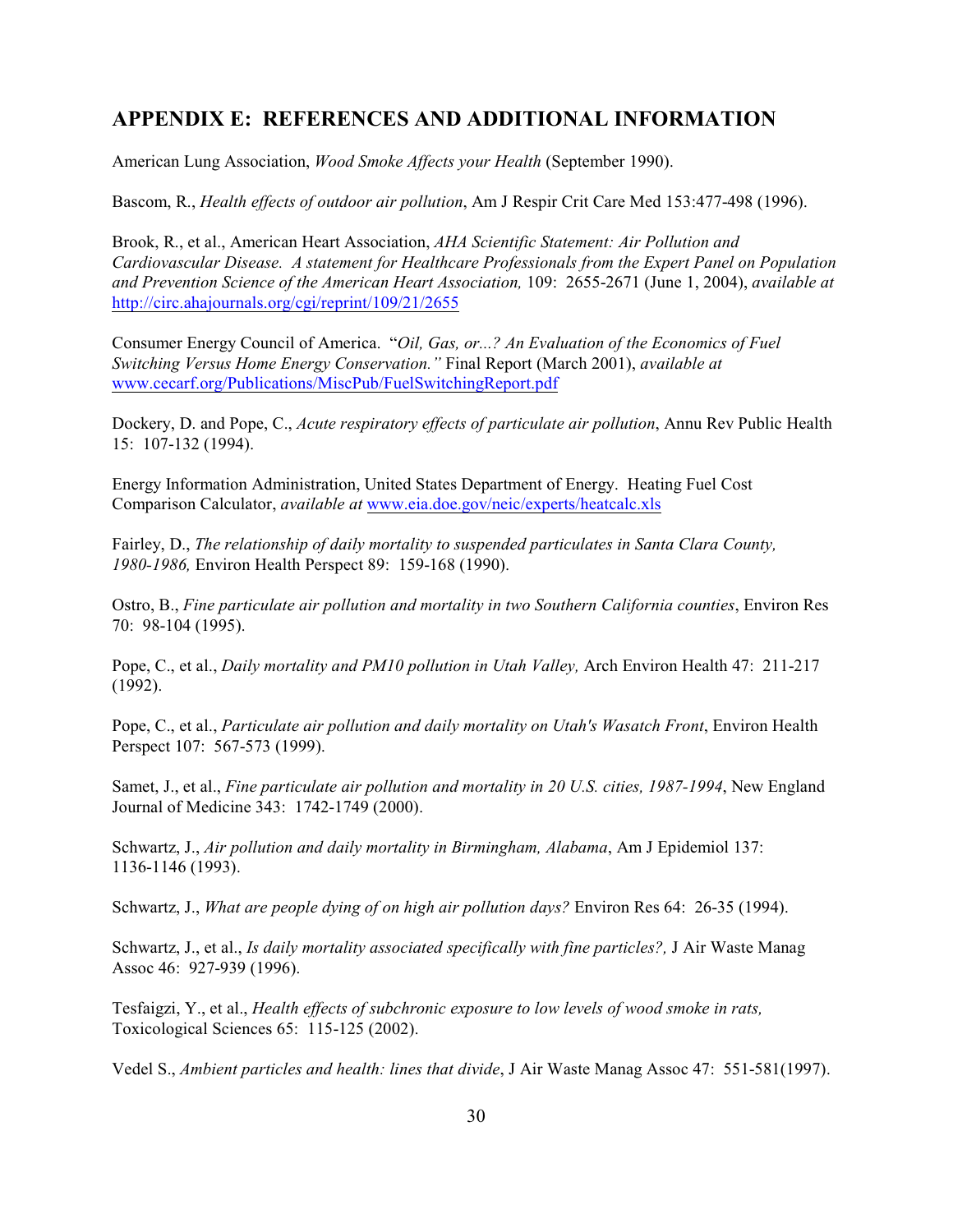Wordley, J., et al., *Short term variations in hospital admissions and mortality and particulate air pollution*, Occup Environ Med 54: 108-116 (1997).

Zelikoff, J., et al., *The toxicology of inhaled woodsmoke*, J Toxicology and Environmental Health, Part B, 5: 269-282 (2002).

#### **Select Websites for More Information**

American Lung Association, *available at* [www.lungusa.org](http://www.lungusa.org) Woodburning, *available at* [www.lungusa.org/site/pp.asp?c=dvLUK9O0E&b=23354](http://www.lungusa.org/site/pp.asp?c=dvLUK9O0E&b=23354)

Clean Air Revival, Inc. Burning Issues, *available at* [www.BurningIssues.com](http://www.BurningIssues.com)

Department of Environmental Conservation, New York State, *available at* [www.dec.state.ny.us](http://www.dec.state.ny.us)

Environmental Protection Agency, United States. Main Web Page*, available at* [www.epa.gov](http://www.epa.gov) Fine Particulate Matter, *available at* [www.epa.gov/pmdesignations/index.htm](http://www.epa.gov/pmdesignations/index.htm)

Puget Sound Clean Air Agency, *available at* [www.pscleanair.org](http://www.pscleanair.org)

Hearth, Patio, and Barbecue Association, *available at* [www.hpba.org](http://<http://www.hpba.org) Smoke Troubleshooting Checklist for OWBs, *available at* [www.hpba.org/govrelations/troubleshootingGuidlines.pdf](http://www.hpba.org/govrelations/troubleshootingGuidlines.pdf)

Office of the Attorney General, New York State, *available at* [www.oag.state.ny.us](http://www.oag.state.ny.us)

Washington State Department of Ecology Outdoor Burning, *available at* [www.ecy.wa.gov/pubs/9204.pdf](http://www.ecy.wa.gov/pubs/9204.pdf) Health Effects of Wood Smoke, *available at* [www.ecy.wa.gov/biblio/92046.html](http://www.ecy.wa.gov/biblio/92046.html)

## **OWB Manufacturers**

Alternate Heating Systems, Inc. 2395 Little Egypt Road Harrisonville, PA 17228 [www.alternateheatingsystems.com](http://www.alternateheatingsystems.com)

Central Boiler, Inc. 20502 160th Street Greenbush, MN 56726 [www.centralboiler.com](http://www.centralboiler.com)

Dectra Corporation 3425 33rd Ave NE St. Anthony, MN 55418 [www.dectra.net/garn](http://www.dectra.net/garn)

Aqua-Therm LLC 48301 State Hwy 55 Brooten, MN 56316 [www.aqua-therm.com](http://www.aqua-therm.com)

Charmaster Products, Inc. 2307 Highway 2 West Grand Rapids, MN 55744 [www.charmaster.com](http://www.charmaster.com)

Freedom Outdoor Furnace 7958 Curwensville Tryone Hwy Olanta, PA 16863 [www.freedomoutdoorfurnace.com/](http://www.freedomoutdoorfurnace.com/)